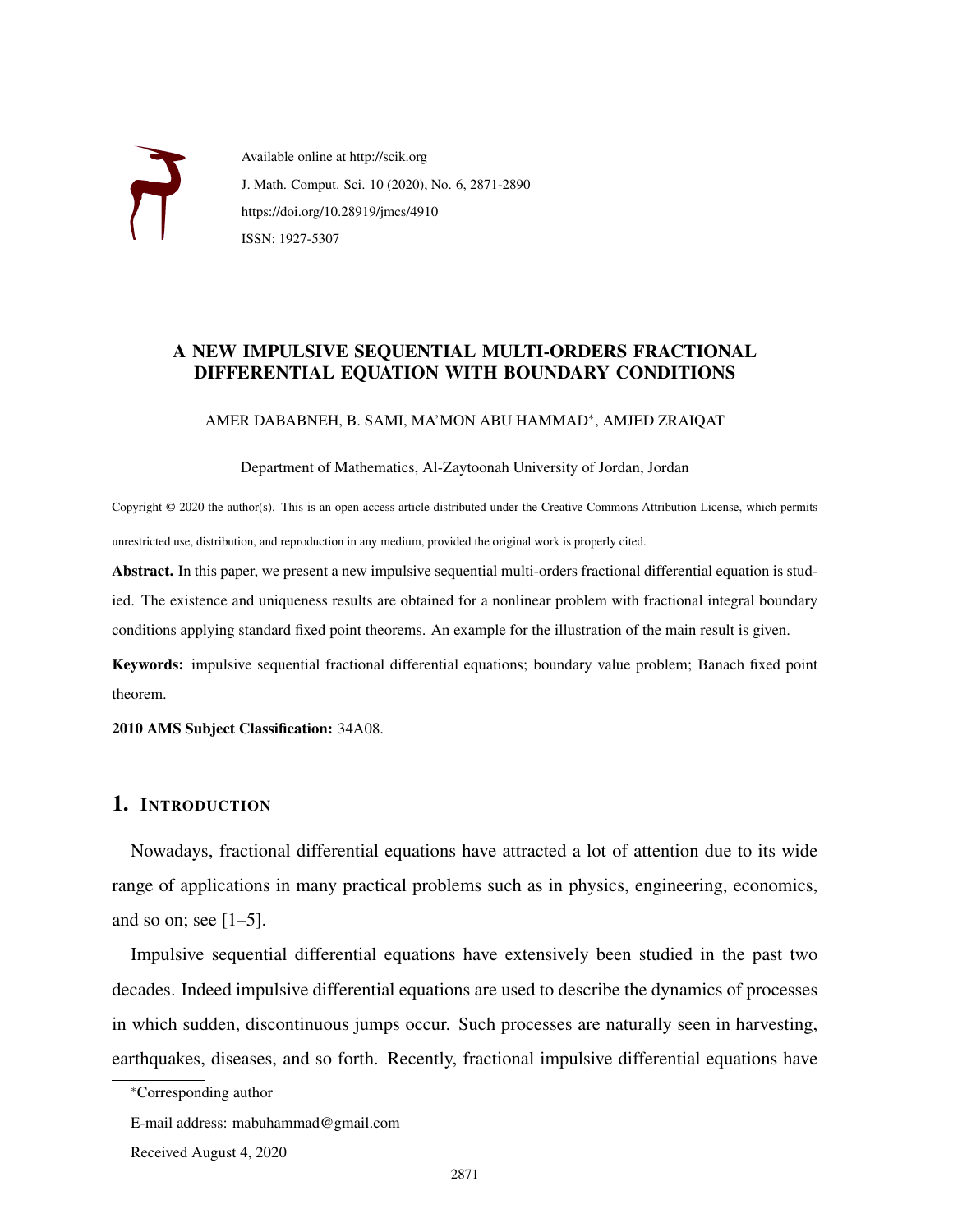attracted the attention of many researchers. For the general theory and applications of such equations we refer the interested reader to see [6] and [7–20] and the references therein. Based on previous studies, in this topic we concentrate on the existence results of solutions of the following problem:

(1) 
$$
({}^{c}D_{t_{k}^{+}}^{\beta_{k}} + \lambda^{c}D_{t_{k}^{+}}^{\beta_{k-1}})x(t) = f(t, x(t)), 1 < \beta_{k} \leq 2, k = 0, 1, ..., q; t \in J',
$$

$$
\Delta x(t_{k}) = \psi_{k}(x(t_{k})), \Delta x'(t_{k}) = \psi_{k}^{*}(x(t_{k})), k = 1, ..., q,
$$

$$
x(0) = \sum_{k=0}^{q} \lambda_{k} \mathbf{I}_{t_{k}^{+}}^{\alpha_{k}} x(\eta_{k}), x'(0) = 0.
$$

where  ${}^c\mathrm{D}_{\cdot+}^{\beta_k}$  $\frac{\beta_k}{t_k^+}$  is the Caputo fractional derivative of order  $\beta_k \in (1,2]$  and  $\mathbf{I}^{\alpha_k}_{t_k^+}$  $\mathbf{u}_k$  is fractional Riemann-Liouville integral of order  $\alpha_k > 0$ ,  $f \in (J \times \mathbb{R}, \mathbb{R})$ ,  $\psi_k, \psi_k^* \in C(\mathbb{R} \times \mathbb{R})$ ,  $\lambda_k \in \mathbb{R}, \lambda \in \mathbb{R}^+$ ,  $J =$  $[0,T], J' = J \setminus \{t_1, ..., t_q\}, 0 = t_0 < t_1 < \cdots < t_k ... < t_q < t_{q+1} = T, \Delta x(t_k) = x(t_k)$  $\left(t_k^{+}\right) - x\left(t_k^{-}\right)$  $\binom{m}{k}$  and  $\Delta x'(t_k) = x^{'}(t_k^+)$  $\binom{+}{k} - x' \left(t_k^{-}\right)$  $k$ ). Here, respectively, the right and the left limits of *x*(*t*) at *t* =  $t_k^+$  $\frac{1}{k}$  are represented by  $x(t_k^+)$  $\binom{+}{k}$  and  $x(t_k^-)$ *k* ).

## 2. BASIC MATERIALS

We introduce throughout this section preliminary facts that will be used in this paper. We fix *J*<sub>0</sub> = [0,*t*<sub>1</sub>], *J*<sub>*k*−1</sub> = (*t*<sub>*k*−1</sub>,*t*<sub>*k*</sub>], and *k* = 1, 2, ..., *q* + 1 with *t*<sub>*q*+1</sub> = *T* and define the Banach space

$$
PC(J) = \left\{ x : J \to \mathbb{R} \mid x \in C(J'), \text{and } x(t_k^+), x(t_k^-) \text{ exist, and } x(t_k^+) = x(t_k), 1 \le k \le q \right\},\
$$

with the norm  $||x||_{PC} = \sup\{|x(t)| : t \in J\}$ .

Definition 2.1. *The fractional integral of order* β *with the lower limit zero for a function*  $f : [x, \infty) \to \mathbb{R}$  *is defined as* 

$$
\mathbf{I}_{x+}^{\beta} f(t) = \frac{1}{\Gamma(\beta)} \int_{x}^{t} (t-s)^{\beta-1} f(s) ds, \ t > 0, \beta > 0,
$$

*provided the right side is point-wise defined on*  $[x, \infty)$ *, where*  $\Gamma(\cdot)$  *is the gamma function.* 

**Definition 2.2.** *The Caputo fractional derivative of order*  $\beta > 0$ *, of a function*  $f : [x, \infty) \to \mathbb{R}$ *can be written as*

$$
\mathbf{D}_{x+}^{\beta}f(t)=\frac{1}{\Gamma(n-\beta)}\left(\frac{d}{dt}\right)^n\int_x^t(t-s)^{n-\beta-1}f(s)\,ds,t>0,n-1<\beta
$$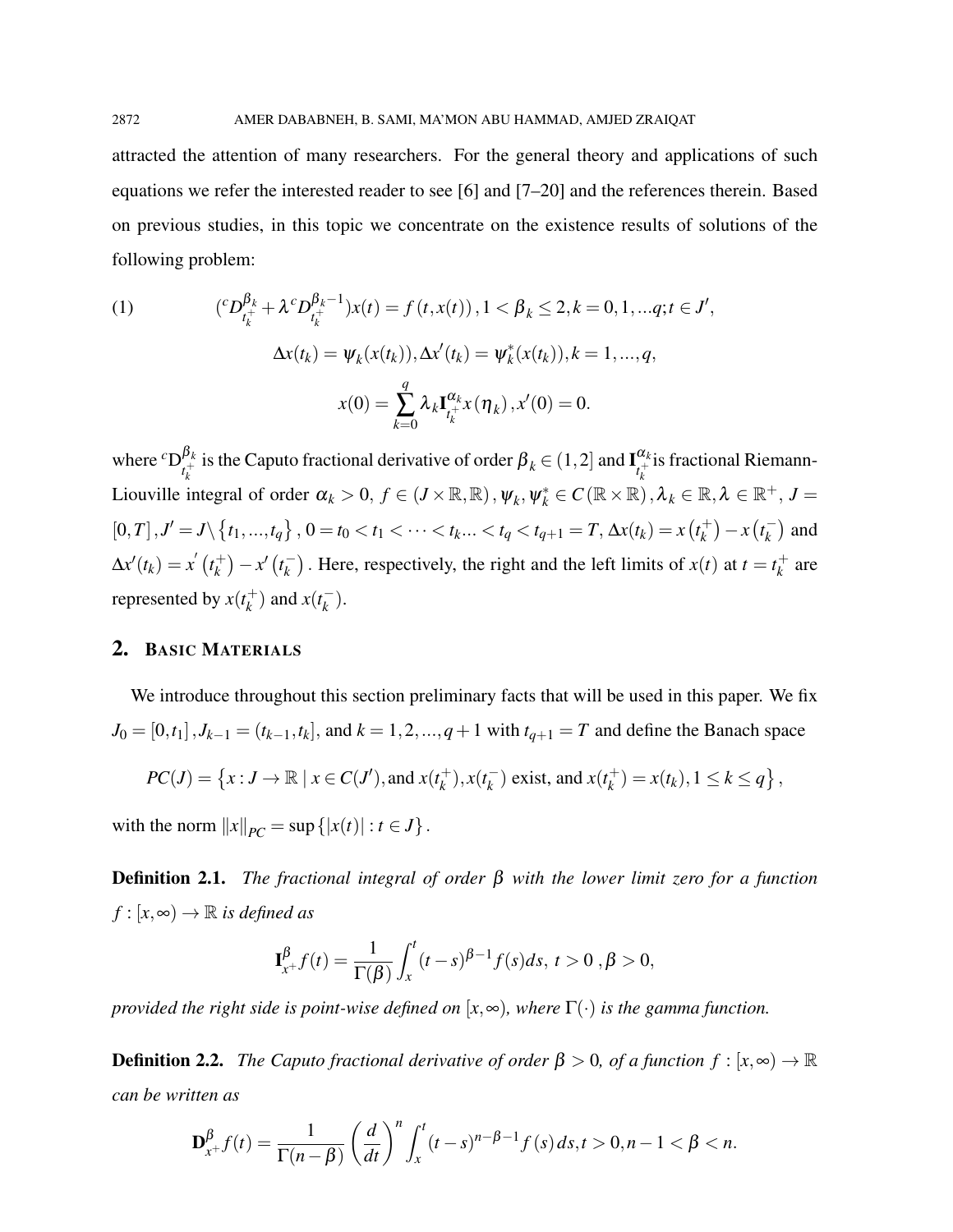*where*  $n = [\beta] + 1$ (*the notation*  $[\beta]$  *stands for the largest integer not greater than*  $\beta$ *).* 

**Lemma 2.1.** *For a given h* ∈  $PC[0,T]$  *a function*  $x \in PC(J,\mathbb{R})$  *is a solution of the impulsive sequential fractional differential equation*

(2) 
$$
({}^cD_{t_k^+}^{\beta_k} + \lambda^cD_{t_k^+}^{\beta_k-1})u(t) = h(t), 1 < \beta_k \le 2, k = 0, 1, 2, ..., q, t \in J',
$$

(3) 
$$
\Delta x(t_k) = \psi_k(x(t_k)), \Delta x'(t_k) = \psi_k^*(x(t_k)), k = 1, ..., q,
$$

*with boundary condition*

(4) 
$$
x(0) = \sum_{k=0}^{q} \lambda_k \mathbf{I}_{t_k^+}^{\alpha_k} x(\eta_k), x'(0) = 0,
$$

*if and only if*

(5) 
$$
x(t) = \begin{cases} \int_0^t e^{-\lambda(t-s)} \mathbf{I}_{0^+}^{\beta_0 - 1} h(s) ds + \wp, t \in J_0; \\ \int_{t_k}^t e^{-\lambda(t-s)} \mathbf{I}_{t_k^+}^{\beta_k - 1} h(s) ds \\ + \sum_{j=1}^k e^{-\lambda(t-t_j)} \left[ \int_{t_{j-1}}^{t_j} e^{-\lambda(t_j - s)} \mathbf{I}_{t_{j-1}^+}^{\beta_{j-1} - 1} h(s) ds \\ - \frac{1}{\lambda} \mathbf{I}_{t_{j-1}^+}^{\beta_{j-1} - 1} h(t_j) - \frac{1}{\lambda} \psi_j^*(x(t_j)) \right] \\ + \sum_{j=1}^k \left[ \frac{1}{\lambda} \mathbf{I}_{t_{j-1}^+}^{\beta_{j-1} - 1} h(t_j) + \psi_j(x(t_j)) + \frac{1}{\lambda} \psi_j^*(x(t_j)) \right] \\ + \wp, t \in J_k, k = 1, ..., q, \end{cases}
$$

*where*

$$
\wp = \left(1 - \sum_{k=0}^{q} \frac{\lambda_{k} (\eta_{k} - t_{k})^{\alpha_{k}}}{\Gamma(\alpha_{k} + 1)}\right)^{-1} \times \left\{\sum_{k=0}^{q} \lambda_{k} \mathbf{I}_{t_{k}^{+}}^{\alpha_{k}} \left(\int_{t_{k}}^{\eta_{k}} e^{-\lambda(r-s)} \mathbf{I}_{t_{k}^{+}}^{\beta_{k} - 1} h(s) ds\right) (\eta_{k}) \right. \\ \left. + \sum_{k=0}^{q} \sum_{j=1}^{k} \lambda_{k} \mathbf{I}_{t_{k}^{+}}^{\alpha_{k}} e^{-\lambda(\eta_{k} - t_{j})} \left[\int_{t_{j-1}}^{t_{j}} e^{-\lambda(t_{j} - s)} \mathbf{I}_{t_{j-1}^{+}}^{\beta_{j-1} - 1} h(s) ds - \frac{1}{\lambda} \mathbf{I}_{t_{j-1}^{+}}^{\beta_{j-1} - 1} h(t_{j}) - \frac{1}{\lambda} \psi_{j}^{*}(x(t_{j})) \right. \\ \left. + \sum_{k=0}^{q} \sum_{j=1}^{k} \frac{\lambda_{k} (\eta_{k} - t_{k})^{\alpha_{k}}}{\Gamma(\alpha_{k} + 1)} \left[\frac{1}{\lambda} \mathbf{I}_{t_{j-1}^{+}}^{\beta_{j-1} - 1} h(t_{j}) + \psi_{j}(x(t_{j})) + \frac{1}{\lambda} \psi_{j}^{*}(x(t_{j}))\right] \right\}.
$$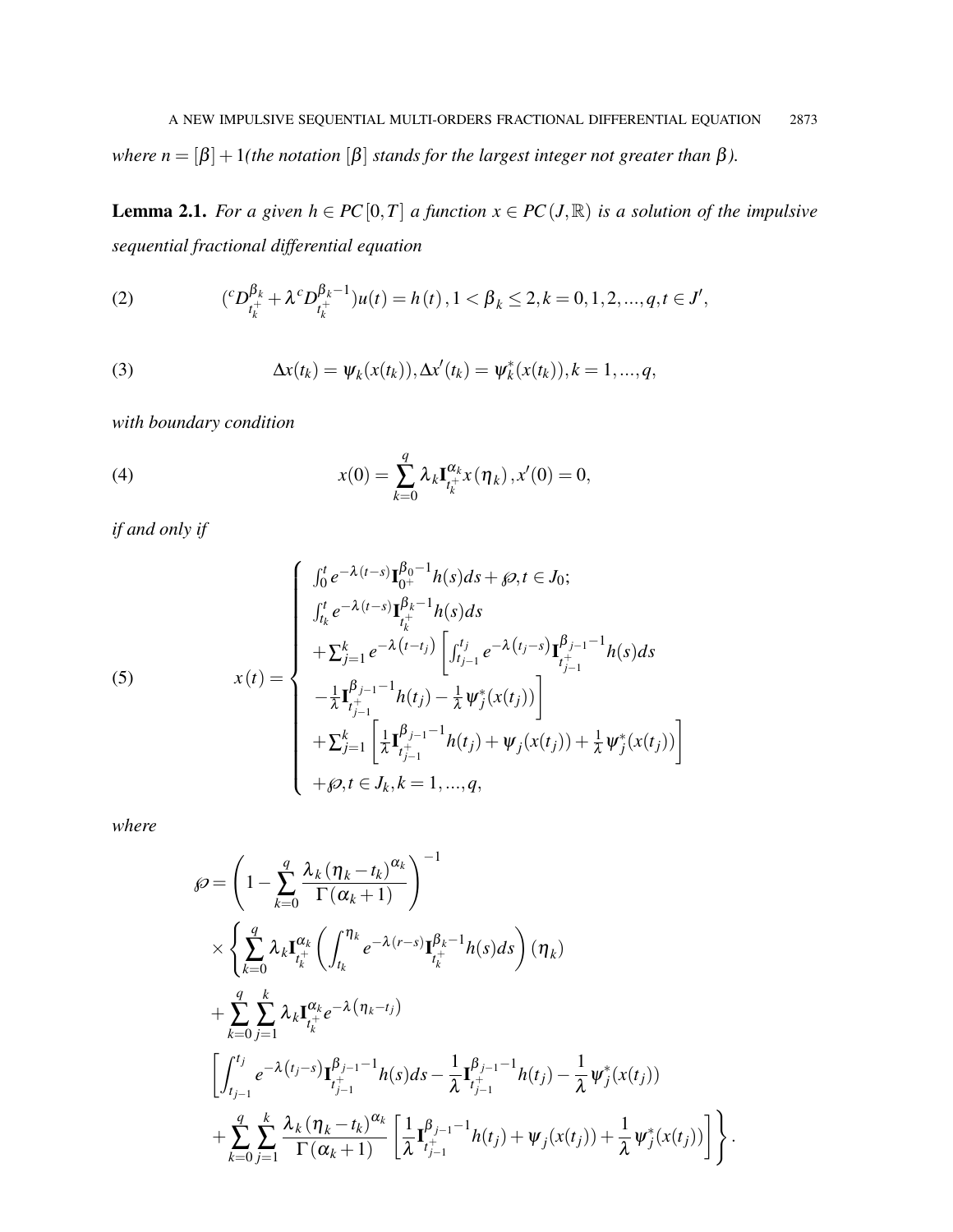*Proof.* Assume that *x* is a solution of (1). For any  $t \in J_0$ , we have

(6) 
$$
x(t) = \int_0^t e^{-\lambda(t-s)} \mathbf{I}_{0^+}^{\beta_0-1} h(s) ds + e^{-\lambda t} a_1 + a_2, t \in J_0,
$$

where  $a_1$  and  $a_2 \in \mathbb{R}$ . Differentiating the obtained linear equation (6) on  $J_0$ , leads to

(7) 
$$
x'(t) = -\lambda \int_0^t e^{-\lambda(t-s)} \mathbf{I}_{0^+}^{\beta_0-1} h(s) ds + \mathbf{I}_{0^+}^{\beta_0-1} h(t) - \lambda e^{-\lambda t} a_1.
$$

If  $t \in J_1$ , then

(8) 
$$
x(t) = \int_{t_1}^t e^{-\lambda(t-s)} \mathbf{I}_{t_1^+}^{\beta_1-1} h(s) ds + e^{-\lambda(t-t_1)} b_1 + b_2,
$$

$$
x'(t) = -\lambda \int_{t_1}^t e^{-\lambda(t-s)} \mathbf{I}_{t_1^+}^{\beta_1-1} h(s) ds + \mathbf{I}_{t_1^+}^{\beta_1-1} h(t) - \lambda e^{-\lambda(t-t_1)} b_1,
$$

for some  $b_1, b_2 \in \mathbb{R}$ . Thus,

(9)  
\n
$$
x(t_1^-) = \int_0^{t_1} e^{-\lambda(t_1-s)} \mathbf{I}_{0^+}^{\beta_0-1} h(s) ds + e^{-\lambda t_1} a_1 + a_2,
$$
\n
$$
x'(t_1^-) = -\lambda \int_0^{t_1} e^{-\lambda(t_1-s)} \mathbf{I}_{0^+}^{\beta_0-1} h(s) ds + \mathbf{I}_{0^+}^{\beta_0-1} h(t_1) - \lambda e^{-\lambda t_1} a_1,
$$
\n
$$
x(t_1^+) = b_1 + b_2,
$$
\n
$$
x'(t_1^+) = -\lambda b_1.
$$

Now, by the following impulsive conditions

(10)  
\n
$$
\Delta x(t_1) = x(t_1^+) - x(t_1^-) = \psi_1(x(t_1)),
$$
\n
$$
\Delta x'(t_1) = x'(t_1^+) - x'(t_1^-) = \psi_1^*(x(t_1)),
$$

we can get that

(11) 
$$
b_1 = \int_0^{t_1} e^{-\lambda(t_1 - s)} \mathbf{I}_{0^+}^{\beta_0 - 1} h(s) ds - \frac{1}{\lambda} \mathbf{I}_{0^+}^{\beta_0 - 1} h(t_1) + e^{-\lambda t_1} a_1 - \frac{1}{\lambda} \psi_1^*(x(t_1)),
$$

$$
b_2 = \frac{1}{\lambda} \mathbf{I}_{0^+}^{\beta_0 - 1} h(t_1) + \psi_1(x(t_1)) + \frac{1}{\lambda} \psi_1^*(x(t_1)) + a_2.
$$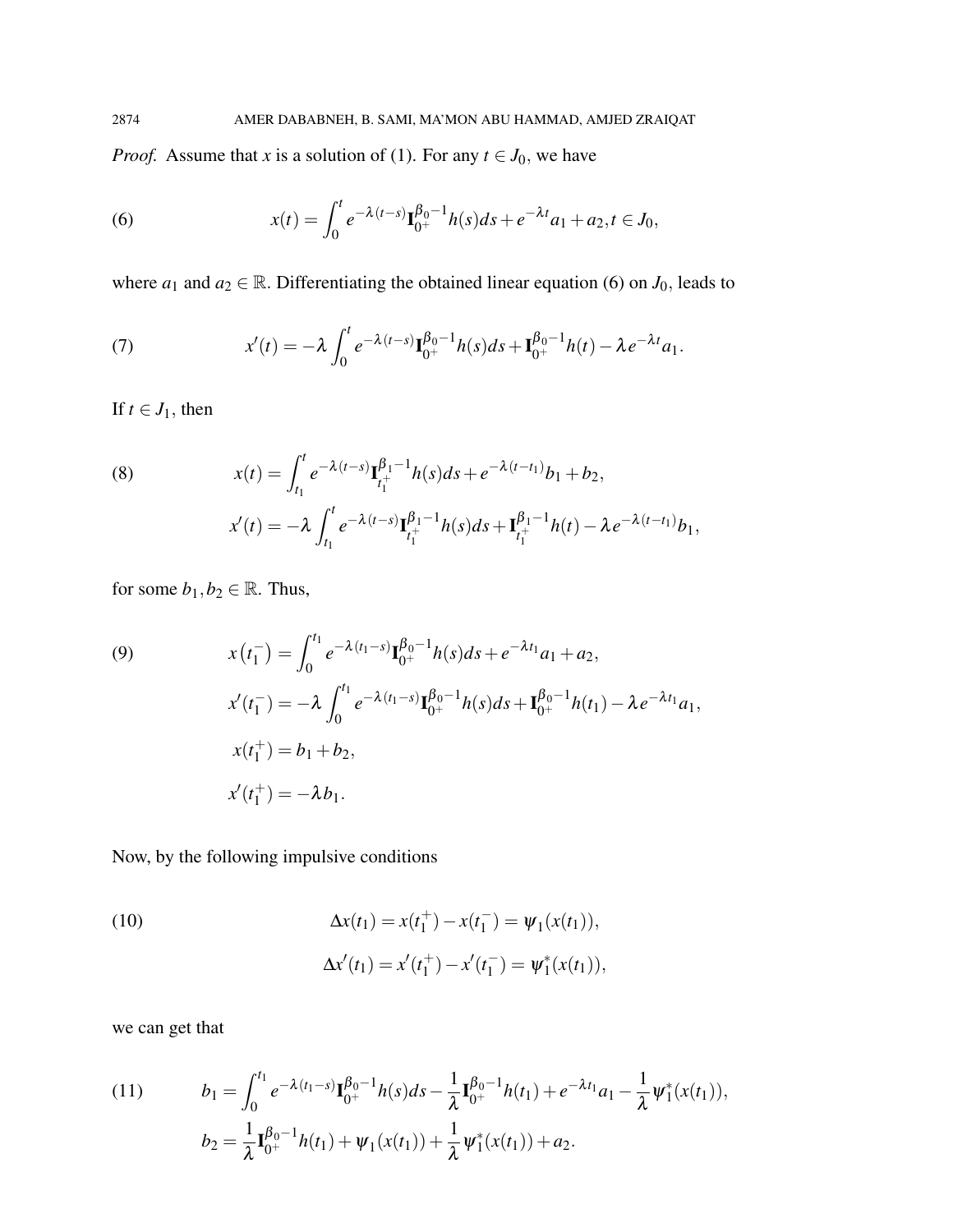Consequently,

$$
x(t) = \int_{t_1}^t e^{-\lambda(t-s)} \mathbf{I}_{t_1^+}^{\beta_1-1} h(s) ds + e^{-\lambda(t-t_1)} \left[ \int_0^{t_1} e^{-\lambda(t_1-s)} \mathbf{I}_{0^+}^{\beta_0-1} h(s) ds - \frac{1}{\lambda} \mathbf{I}_{0^+}^{\beta_0-1} h(t_1) - \frac{1}{\lambda} \psi_1^*(x(t_1)) \right] + \left[ \frac{1}{\lambda} \mathbf{I}_{0^+}^{\beta_0-1} h(t_1) + \psi_1(x(t_1)) + \frac{1}{\lambda} \psi_1^*(x(t_1)) \right] + e^{-\lambda t} a_1 + a_2, t \in J_1.
$$

If  $t \in J_2$ , then

(12) 
$$
x(t) = \int_{t_2}^t e^{-\lambda(t-s)} \mathbf{I}_{t_2^+}^{\beta_2-1} h(s) ds + e^{-\lambda(t-t_2)} c_1 + c_2,
$$

$$
x'(t) = -\lambda \int_{t_2}^t e^{-\lambda(t-s)} \mathbf{I}_{t_2^+}^{\beta_2-1} h(s) ds + \mathbf{I}_{t_2^+}^{\beta_1-1} h(t) - \lambda e^{-\lambda(t-t_2)} c_1,
$$

for some  $c_1, c_2 \in \mathbb{R}$ . Thus,

(13) 
$$
x(t_2^-) = \int_{t_1}^{t_2} e^{-\lambda(t_2 - s)} \mathbf{I}_{t_1^+}^{\beta_1 - 1} h(s) ds + e^{-\lambda(t_2 - t_1)} b_1 + b_2,
$$

$$
x'(t_2^-) = -\lambda \int_{t_1}^{t_2} e^{-\lambda(t_2 - s)} \mathbf{I}_{t_1^+}^{\beta_1 - 1} h(s) ds + \mathbf{I}_{t_1^+}^{\beta_1 - 1} h(t_2) - \lambda e^{-\lambda(t_2 - t_1)} b_1,
$$

$$
x(t_2^+) = c_1 + c_2,
$$

$$
x'(t_2^+) = -\lambda c_1.
$$

Now, by the following impulsive conditions

(14)  
\n
$$
\Delta x(t_2) = x(t_2^+) - x(t_2^-) = \psi_2(x(t_2)),
$$
\n
$$
\Delta x'(t_2) = x'(t_2^+) - x'(t_2^-) = \psi_2^*(x(t_2)),
$$

we can get that

(15) 
$$
c_1 = \int_{t_1}^{t_2} e^{-\lambda(t_2 - s)} \mathbf{I}_{t_1^+}^{\beta_1 - 1} h(s) ds - \frac{1}{\lambda} \mathbf{I}_{t_1^+}^{\beta_1 - 1} h(t_2) + e^{-\lambda(t_2 - t_1)} b_1 - \frac{1}{\lambda} \psi_2^*(x(t_2)),
$$

$$
c_2 = \frac{1}{\lambda} \mathbf{I}_{t_1^+}^{\beta_1 - 1} h(t_2) + \psi_2(x(t_2)) + \frac{1}{\lambda} \psi_2^*(x(t_2)) + b_2.
$$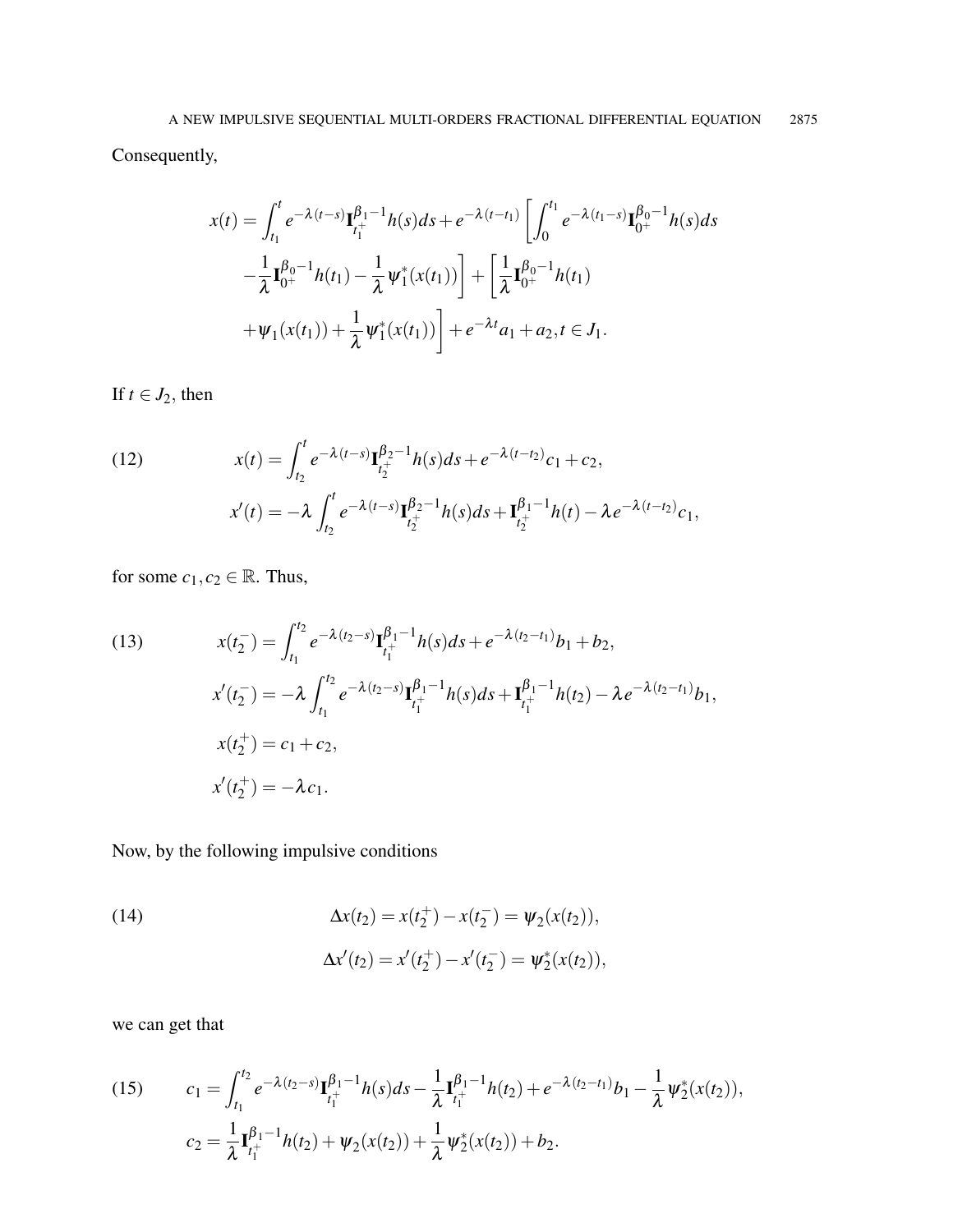Consequently,

(16) 
$$
x(t) = \int_{t_2}^{t} e^{-\lambda(t-s)} \mathbf{I}_{t_2^+}^{\beta_2-1} h(s) ds + e^{-\lambda(t-t_2)} \times \left[ \int_{t_1}^{t_2} e^{-\lambda(t_2-s)} \mathbf{I}_{t_1^+}^{\beta_1-1} h(s) ds - \frac{1}{\lambda} \mathbf{I}_{t_1^+}^{\beta_1-1} h(t_2) \right. \\ - \frac{1}{\lambda} \psi_2^*(x(t_2)) \right] + \frac{1}{\lambda} \mathbf{I}_{t_1^+}^{\beta_1-1} h(t_2) + \psi_2(x(t_2)) \left. + \frac{1}{\lambda} \psi_2^*(x(t_2)) + e^{-\lambda(t-t_1)} b_1 + b_2 \right. \left. = \int_{t_2}^{t} e^{-\lambda(t-s)} \mathbf{I}_{t_2^+}^{\beta_2-1} h(s) ds + e^{-\lambda(t-t_2)} \right. \\ \left. \left[ \int_{t_1}^{t_2} e^{-\lambda(t_2-s)} \mathbf{I}_{t_1^+}^{\beta_1-1} h(s) ds - \frac{1}{\lambda} \mathbf{I}_{t_1^+}^{\beta_1-1} h(t_2) \right. \left. - \frac{1}{\lambda} \psi_2^*(x(t_2)) \right] + \frac{1}{\lambda} \mathbf{I}_{t_1^+}^{\beta_1-1} h(t_2) + \psi_2(x(t_2)) + \frac{1}{\lambda} \psi_2^*(x(t_2)) \right. \\ + e^{-\lambda(t-t_1)} \left[ \int_0^{t_1} e^{-\lambda(t_1-s)} \mathbf{I}_{0^+}^{\beta_0-1} h(s) ds - \frac{1}{\lambda} \mathbf{I}_{0^+}^{\beta_0-1} h(t_1) - \frac{1}{\lambda} \psi_1^*(x(t_1)) \right] \left. + \frac{1}{\lambda} \mathbf{I}_{0^+}^{\beta_0-1} h(t_1) + \psi_1(x(t_1)) + \frac{1}{\lambda} \psi_1^*(x(t_1)) + e^{-\lambda t} a_1 + a_2, t \in J_2. \right.
$$

Repeating the process in this way, we get

(17) 
$$
x(t) = \int_{t_k}^{t} e^{-\lambda(t-s)} \mathbf{I}_{t_k^+}^{\beta_k - 1} h(s) ds + \sum_{j=1}^{k} e^{-\lambda(t-t_j)} \times \left[ \int_{t_{j-1}}^{t_j} e^{-\lambda(t_j - s)} \mathbf{I}_{t_{j-1}^+}^{\beta_{j-1} - 1} h(s) ds - \frac{1}{\lambda} \mathbf{I}_{t_{j-1}^+}^{\beta_{j-1} - 1} h(t_j) - \frac{1}{\lambda} \psi_j^*(x(t_j)) \right] + \sum_{j=1}^{k} \left[ \frac{1}{\lambda} \mathbf{I}_{t_{j-1}^+}^{\beta_{j-1} - 1} h(t_j) + \psi_j(x(t_j)) + \frac{1}{\lambda} \psi_j^*(x(t_j)) \right] + e^{-\lambda t} a_1 + a_2, t \in J_k, k = 1, 2, ..., q.
$$

Taking (6), (7) and (17) to the boundary conditions,

$$
x(0) = \sum_{k=0}^{q} \lambda_k \mathbf{I}_{t_k^+}^{\alpha_k} x(\eta_k), x'(0) = 0,
$$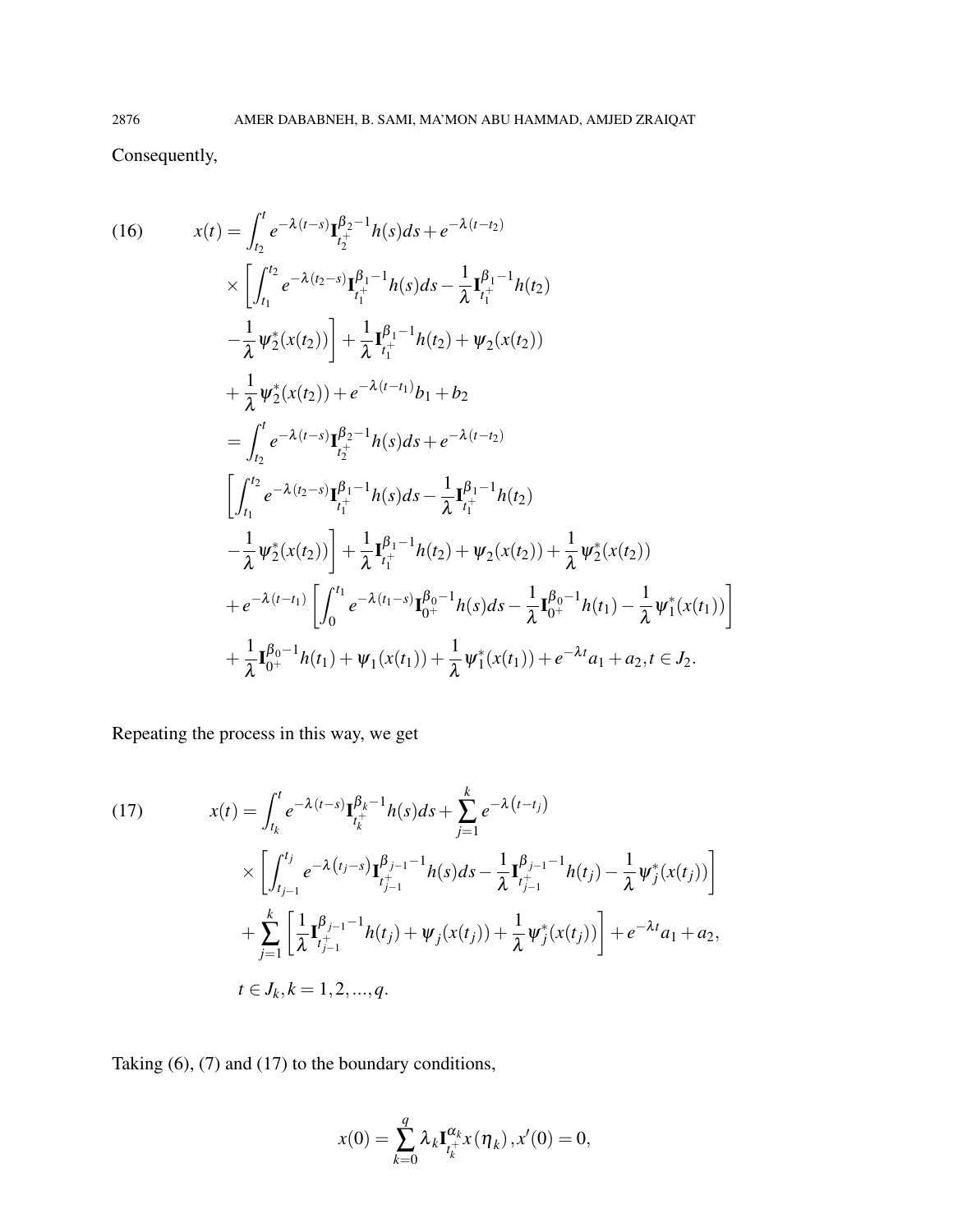implies  $a_1 = 0$ . For  $t \in J_k$ , we have

$$
\mathbf{I}_{t_k^+}^{\alpha_k} x(t) = \mathbf{I}_{t_k^+}^{\alpha_k} \left( \int_{t_k}^r e^{-\lambda(r-s)} \mathbf{I}_{t_k^+}^{\beta_k - 1} h(s) ds \right) (t) + \sum_{j=1}^k \mathbf{I}_{t_k^+}^{\alpha_k} e^{-\lambda(t - t_j)} \times \left[ \int_{t_{j-1}}^{t_j} e^{-\lambda(t_j - s)} \mathbf{I}_{t_{j-1}^+}^{\beta_{j-1} - 1} h(s) ds - \frac{1}{\lambda} \mathbf{I}_{t_{j-1}^+}^{\beta_{j-1} - 1} h(t_j) - \frac{1}{\lambda} \psi_j^* (x(t_j)) \right] \n+ \sum_{j=1}^k \frac{(t - t_k)^{\alpha_k}}{\Gamma(\alpha_k + 1)} \left[ \frac{1}{\lambda} \mathbf{I}_{t_{j-1}^+}^{\beta_{j-1} - 1} h(t_j) + \psi_j (x(t_j)) + \frac{1}{\lambda} \psi_j^* (x(t_j)) \right] \n+ \frac{(t - t_k)^{\alpha_k} a_2}{\Gamma(\alpha_k + 1)},
$$

$$
(18) \sum_{k=0}^{q} \lambda_{k} \mathbf{I}_{t_{k}^{+}}^{\alpha_{k}} x(\eta_{k}) = \sum_{k=0}^{q} \lambda_{k} \mathbf{I}_{t_{k}^{+}}^{\alpha_{k}} \left( \int_{t_{k}}^{r} e^{-\lambda(r-s)} \mathbf{I}_{t_{k}^{+}}^{\beta_{k}-1} h(s) ds \right) (\eta_{k}) + \sum_{k=0}^{q} \sum_{j=1}^{k} \lambda_{k} \mathbf{I}_{t_{k}^{+}}^{\alpha_{k}} e^{-\lambda(\eta_{k}-t_{j})} \times \left[ \int_{t_{j-1}}^{t_{j}} e^{-\lambda(t_{j}-s)} \mathbf{I}_{t_{j-1}^{+}}^{\beta_{j-1}-1} h(s) ds - \frac{1}{\lambda} \mathbf{I}_{t_{j-1}^{+}}^{\beta_{j-1}-1} h(t_{j}) - \frac{1}{\lambda} \psi_{j}^{*}(x(t_{j})) \right] \times \sum_{k=0}^{q} \sum_{j=1}^{k} \frac{\lambda_{k} (\eta_{k}-t_{k})^{\alpha_{k}}}{\Gamma(\alpha_{k}+1)} \times \left[ \frac{1}{\lambda} \mathbf{I}_{t_{j-1}^{+}}^{\beta_{j-1}-1} h(t_{j}) + \psi_{j}(x(t_{j})) + \frac{1}{\lambda} \psi_{j}^{*}(x(t_{j})) \right] \times \sum_{k=0}^{q} \frac{\lambda_{k} (\eta_{k}-t_{k})^{\alpha_{k}} a_{2}}{\Gamma(\alpha_{k}+1)}.
$$

and

(19) 
$$
a_2 = \left(1 - \sum_{k=0}^q \frac{\lambda_k (\eta_k - t_k)^{\alpha_k}}{\Gamma(\alpha_k + 1)}\right)^{-1} \times \left\{\sum_{k=0}^q \lambda_k \mathbf{I}_{t_k^+}^{\alpha_k} \left(\int_{t_k}^r e^{-\lambda(r-s)} \mathbf{I}_{t_k^+}^{\beta_k - 1} h(s) ds\right) (\eta_k) + \sum_{k=0}^q \sum_{j=1}^k \lambda_k \mathbf{I}_{t_k^+}^{\alpha_k} e^{-\lambda(\eta_k - t_j)} \times \left[\int_{t_{j-1}}^{t_j} e^{-\lambda(t_j - s)} \mathbf{I}_{t_{j-1}^+}^{\beta_{j-1} - 1} h(s) ds - \frac{1}{\lambda} \mathbf{I}_{t_{j-1}^+}^{\beta_{j-1} - 1} h(t_j) - \frac{1}{\lambda} \psi_j^*(x(t_j))\right] + \sum_{k=0}^q \sum_{j=1}^k \frac{\lambda_k (\eta_k - t_k)^{\alpha_k}}{\Gamma(\alpha_k + 1)} \left[\frac{1}{\lambda} \mathbf{I}_{t_{j-1}^+}^{\beta_{j-1} - 1} h(t_j) + \psi_j(x(t_j)) + \frac{1}{\lambda} \psi_j^*(x(t_j))\right]\right\}.
$$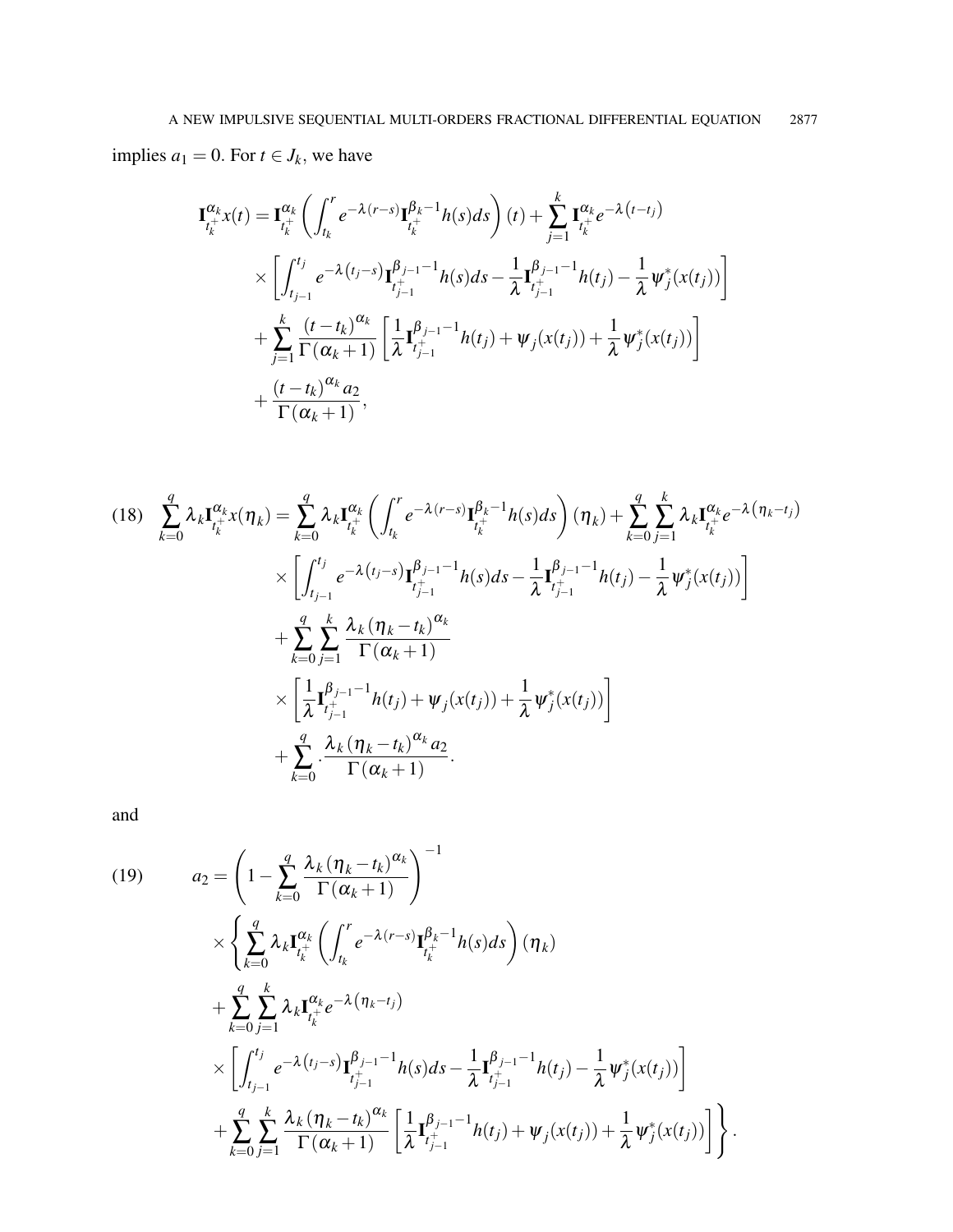Substituting the value of  $a_j$  ( $j = 1,2$ ) in (6) and (17), we obtain (5). Conversely, assume that *x* is a solution of the impulsive sequential fractional integral equation  $(5)$ ; then by a direct computation, it follows that the solution given by (5) satisfies (4). This completes the proof.  $\Box$ 

We presented some estimations that used in the forthcoming theorems.

**Theorem 2.1.** *For any h* ∈ *PC*([0,*T*], ℝ) *with*  $||h|| = \sup_{t \in [0,T]} |h(t)|$ , *we have* (*i*)

$$
\left|\mathbf{I}_{t_k^+}^{\alpha_k} \left( \int_{t_k}^r e^{-\lambda(r-s)} \mathbf{I}_{t_k^+}^{\beta_k-1} h(s) ds \right) (t) \right| \leq \mathbf{I}_{t_k^+}^{\alpha_k} \left| \int_{t_k}^r e^{-\lambda(r-s)} \mathbf{I}_{t_k^+}^{\beta_k-1} h(s) ds \right| (t)
$$
  

$$
\leq \frac{(\eta_k - t_k)^{\alpha_k + \beta_k - 1}}{\Gamma(\alpha_k) \Gamma(\beta_k)} ||h||_{PC}.
$$

(*ii*)  $\int_0^t$ *tk*  $e^{-\lambda(t-s)}$ **I** $_{i+}^{\beta_k-1}$  $\frac{\mu_k}{t_k^+}$   $h(s)$  ds  $\begin{array}{c} \begin{array}{c} \begin{array}{c} \end{array} \\ \begin{array}{c} \end{array} \end{array} \end{array}$  $\leq \frac{(t-t_k)^{\beta_k-1}}{2E(\beta_k)}$ λΓ(β*<sup>k</sup>* )  $\left(1-e^{-\lambda(t-t_k)}\right)$   $\|h\|_{PC}$ , (*iii*)

$$
\left| \int_{t_{j-1}}^{t_j} e^{-\lambda(t_j-s)} \mathbf{I}_{t_{j-1}^+}^{\beta_{j-1}-1} h(s) \, ds \right| \leq \frac{(t_j-t_{j-1})^{\beta_{j-1}-1}}{\lambda \Gamma(\beta_{j-1})} \left(1 - e^{-\lambda(t_j-t_{j-1})}\right) \|h\|_{PC},
$$

(*iv*)

$$
\left| \int_{t_{j-1}}^{t_j} \frac{(t_j-s)^{\beta_{j-1}-2}}{\Gamma(\beta_{j-1}-1)} h(s) ds \right| \leq \frac{(t_j-t_{j-1})^{\beta_{j-1}-1}}{\Gamma(\beta_{j-1})} ||h||_{PC},
$$

(*v*)

$$
\left| \int_{t_k}^{\eta_k} e^{-\lambda(\eta_k - s)} \mathbf{I}_{t_k^+}^{\beta_k + \alpha_k - 1} h(s) \, ds \right| \leq \frac{(\eta_k - t_k)^{\beta_k + \alpha_k - 1}}{\lambda \Gamma(\beta_k + \alpha_k)} \left( 1 - e^{-\lambda(\eta_k - t_k^+)} \right) \|h\|_{PC}
$$

(*vi*)

$$
\left|\int_{t_k}^{\eta_k} e^{-\lambda(\eta_k-s)} \frac{(\eta_k-s)^{\alpha_k-1}}{\Gamma(\alpha_k)} h(s) ds \right| \leq \frac{(\eta_k-t_k)^{\alpha_k}}{\Gamma(\alpha_k+1)} ||h||_{PC}.
$$

*Proof.* Obviously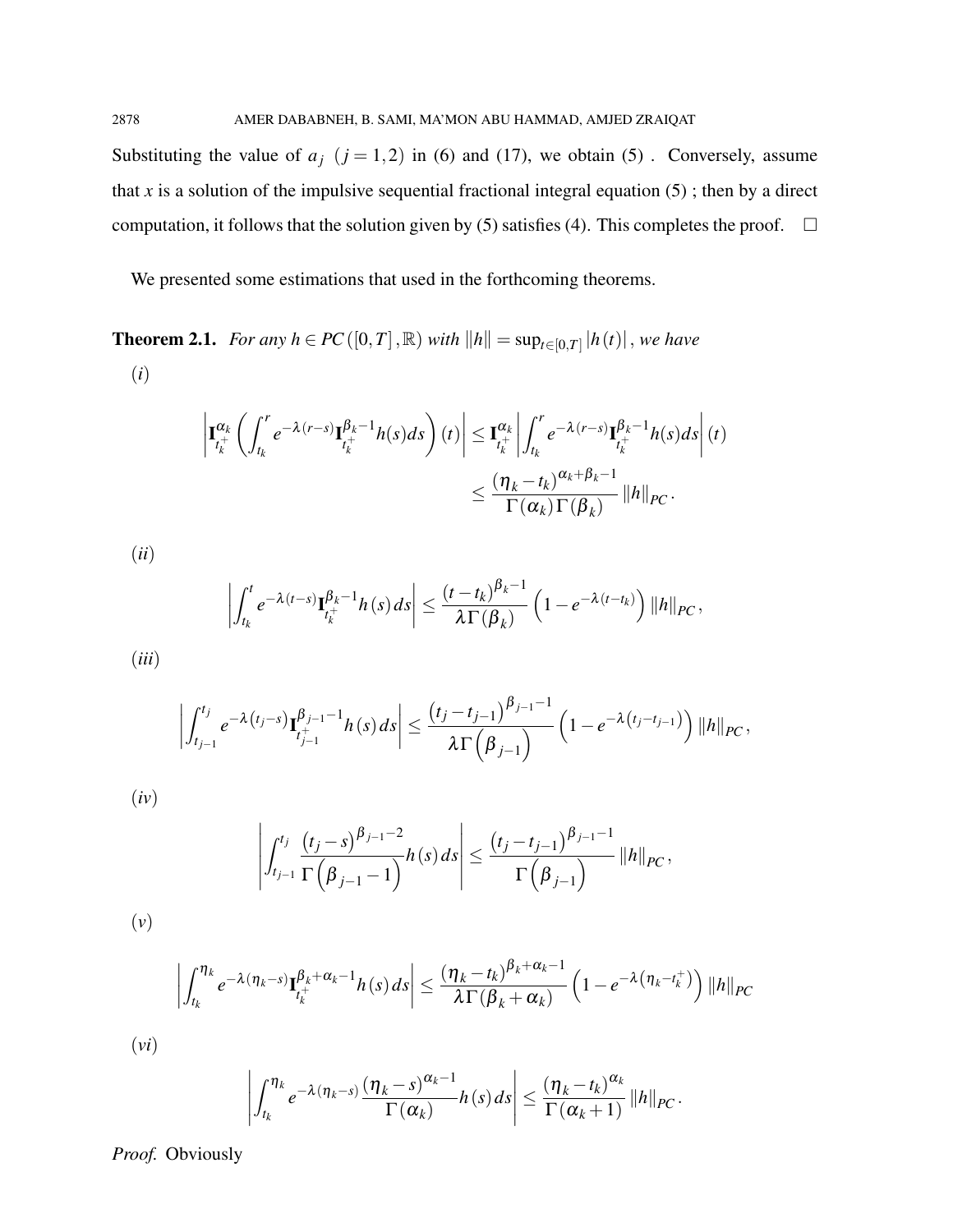(i)

$$
\left| \mathbf{I}_{t_k^+}^{\alpha_k} \left( \int_{t_k}^r e^{-\lambda (r-s)} \mathbf{I}_{t_k^+}^{\beta_k - 1} h(s) ds \right) (\eta_k) \right| \leq \mathbf{I}_{t_k^+}^{\alpha_k} \left| \int_{t_k}^r e^{-\lambda (r-s)} \mathbf{I}_{t_k^+}^{\beta_k - 1} h(s) ds \right| (\eta_k)
$$
\n
$$
\leq \int_{t_k}^{\eta_k} \frac{(\eta_k - r)^{\alpha_k - 1}}{\Gamma(\alpha_k)} \left( \int_{t_k}^s \frac{(s - u)^{\beta_k - 2}}{\Gamma(\beta_k - 1)} h(u) du \right) ds \right| dt
$$
\n
$$
\leq \frac{(\eta_k - t_k)^{\beta_k - 1}}{\Gamma(\beta_k)} \left( \int_{t_k}^{\eta_k} \frac{(\eta_k - r)^{\alpha_k - 1}}{\Gamma(\alpha_k)} e^{-\lambda (\eta_k - r)} dr \right) ||h||_{PC}
$$
\n
$$
\leq \frac{(\eta_k - t_k)^{\alpha_k - 1}}{\Gamma(\alpha_k)} \frac{(\eta_k - t_k)^{\beta_k - 1}}{\Gamma(\beta_k)} \left( \int_{t_k}^{\eta_k} e^{-\lambda (\eta_k - r)} dr \right) ||h||_{PC}
$$
\n
$$
\leq \frac{(\eta_k - t_k)^{\alpha_k + \beta_k - 1}}{\Gamma(\alpha_k) \Gamma(\beta_k)} ||h||_{PC}.
$$

(ii) 
$$
\left| \int_{t_k}^t e^{-\lambda(t-s)} \mathbf{I}_{t_k^+}^{\beta_k-1} h(s) ds \right| = \left| \int_{t_k}^t e^{-\lambda(t-s)} \left( \int_{t_k}^s \frac{(s-u)^{\beta_k-2}}{\Gamma(\beta_k-1)} h(u) du \right) ds \right|
$$
  

$$
\leq \frac{(t-t_k)^{\beta_k-1}}{\Gamma(\beta_k)} \left( \int_{t_k}^t e^{-\lambda(t-s)} ds \right) ||h||_{PC}
$$
  

$$
\leq \frac{(t-t_k)^{\beta_k-1}}{\lambda \Gamma(\beta_k)} \left( 1 - e^{-\lambda(t-t_k)} \right) ||h||_{PC}, h \in PC(J, \mathbb{R}).
$$

(iii)

$$
\left| \int_{t_{j-1}}^{t_j} e^{-\lambda(t_j-s)} \mathbf{I}_{t_{j-1}+1}^{\beta_{j-1}-1} h(s) ds \right| = \left| \int_{t_{j-1}}^{t_j} e^{-\lambda(t_j-s)} \left( \int_{t_{j-1}}^s \frac{(s-u)^{\beta_{j-1}-2}}{\Gamma(\beta_{j-1}-1)} h(u) du \right) ds \right|
$$
  

$$
\leq \frac{(t_j-t_{j-1})^{\beta_{j-1}-1}}{\Gamma(\beta_k)} \left( \int_{t_{j-1}}^{t_j} e^{-\lambda(t_j-s)} ds \right) ||h||_{PC}
$$
  

$$
\leq \frac{(t_j-t_{j-1})^{\beta_{j-1}-1}}{\lambda \Gamma(\beta_{j-1})} \left( 1 - e^{-\lambda(t_j-t_{j-1})} \right) ||h||_{PC}, h \in PC(J, \mathbb{R}).
$$

(iv) 
$$
\left| \mathbf{I}_{t_{j-1}^+}^{\beta_{j-1}-1} h(t_j) \right| = \left| \int_{t_{j-1}}^{t_j} \frac{(t_j-s)^{\beta_{j-1}-2}}{\Gamma(\beta_{j-1}-1)} h(s) ds \right| \leq \frac{(t_j-j-1)^{\beta_{j-1}-1}}{\Gamma(\beta_{j-1})} ||h||_{PC}, h \in PC(J, \mathbb{R}).
$$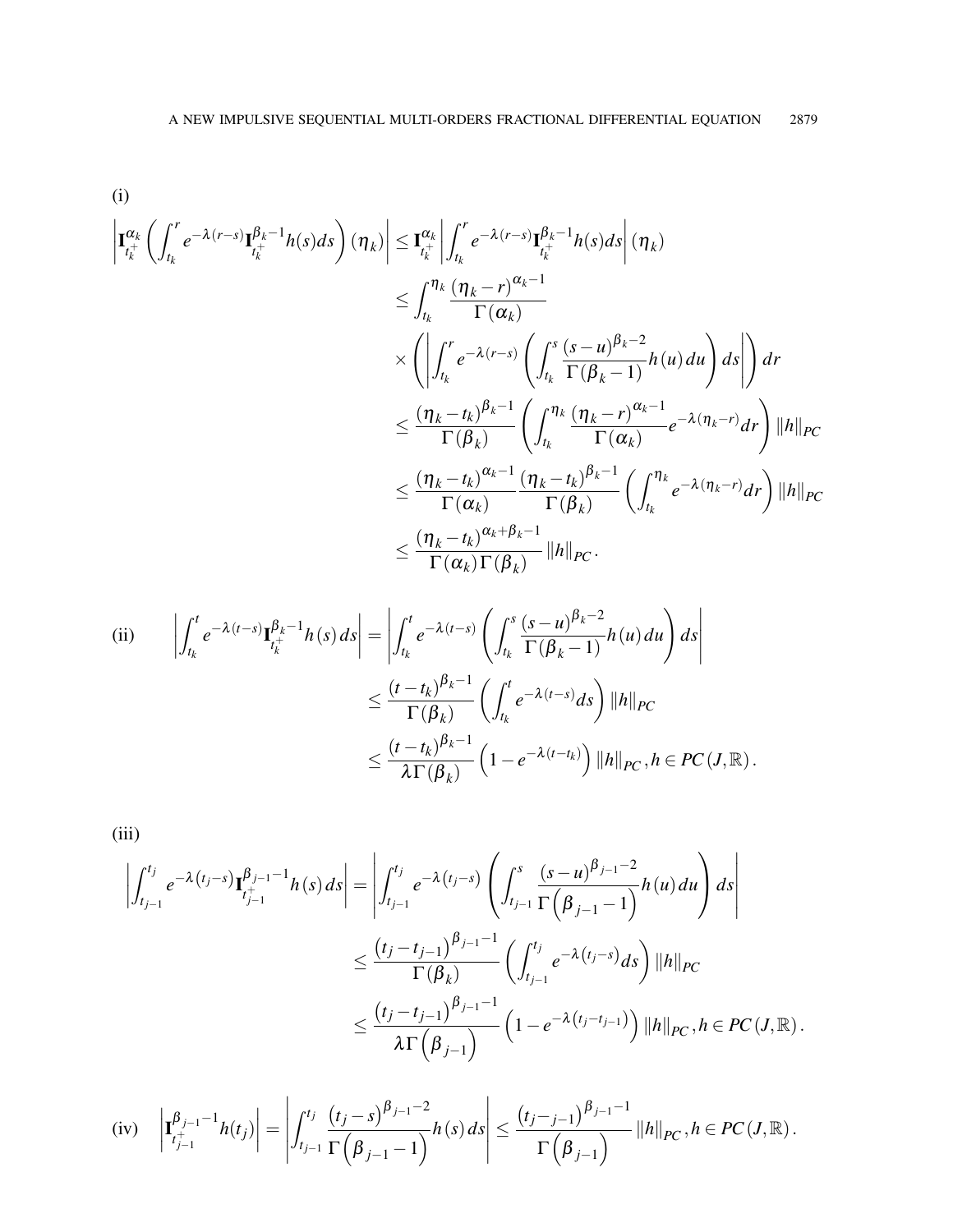$$
\left( v\right)
$$

$$
\left| \int_{t_k}^{\eta_k} e^{-\lambda(\eta_k - s)} \mathbf{I}_{t_k^+}^{\beta_k + \alpha_k - 1} h(s) ds \right| = \left| \int_{t_k}^{\eta_k} e^{-\lambda(\eta_k - s)} \left( \int_{t_k}^s \frac{(s - u)^{\beta_k + \alpha_k - 2}}{\Gamma(\beta_k + \alpha_k - 1)} h(u) du \right) ds \right|
$$
  

$$
\leq \frac{(\eta_k - t_k)^{\beta_k + \alpha_k - 1}}{\Gamma(\beta_k + \alpha_k)} \left( \int_{t_k}^{\eta_k} e^{-\lambda(\eta_k - s)} ds \right) ||h||_{PC}
$$
  

$$
\leq \frac{(\eta_k - t_k)^{\beta_k + \alpha_k - 1}}{\lambda \Gamma(\beta_k + \alpha_k)} \left( 1 - e^{-\lambda(\eta_k - t_k)} \right) ||x||_{PC}, h \in PC(J, \mathbb{R}).
$$

$$
\begin{aligned} \text{(vi)} \qquad & \left| \mathbf{I}_{t_k^+}^{\alpha_k} e^{-\lambda \left( \eta_k - t_j \right)} \right| = \left| \int_{t_k}^{\eta_k} e^{-\lambda \left( \eta_k - s \right)} \frac{\left( \eta_k - s \right)^{\alpha_k - 1}}{\Gamma(\alpha_k)} h(s) \, ds \right| \\ &\leq \frac{\left( \eta_k - t_k \right)^{\alpha_k}}{\Gamma(\alpha_k + 1)} \, \|h\|_{PC}, h \in PC(J, \mathbb{R}). \end{aligned}
$$

The proofs is completed.  $\Box$ 

# 3. MAIN RESULTS

This section deals with the existence and uniqueness of solutions for the problem (1). Before stating and proving the main results, we introduce the following hypotheses.

(H<sub>1</sub>): there exist a nonnegative function  $a(t) \in L(0,T)$  such that

$$
|f(t,x)| \leq a(t) + \xi |x|^{\sigma}, \sigma > 0,
$$

where ζ are nonnegative constant.

(H<sub>2</sub>): there exists a constants  $L_{\psi}$  and  $L_{\psi^*}$  such that

$$
|\psi_k(x)| \le L_{\psi}, |\psi_k^*(x)| \le L_{\psi^*}, t \in J, \ \ x \in \mathbb{R}, k = 1, 2, ..., q.
$$

(H<sub>3</sub>): the function  $f : J \times \mathbb{R} \to \mathbb{R}$  is jointly continuous

(**H**<sub>4</sub>): there exists a constant  $L_f > 0$  such that

$$
|f(t,x)-f(t,y)|\leq L_f|x-y|, \quad t\in J, \quad x,y\in\mathbb{R}.
$$

(H<sub>5</sub>): there exist a positive constants  $L_{\psi}, L_{\psi^*}$  such that  $|\psi_k(x) - \psi_k(y)| \le$  $L_{\psi}|x-y|, \|\psi_k^*\|$ *k* (*x*)−ψ ∗  $\left| \int_{k}^{*}(y) \right| \leq L_{\psi^{*}} |x-y|.$ 

Define an operator  $\mathscr{F} : PC(J) \to PC(J)$  by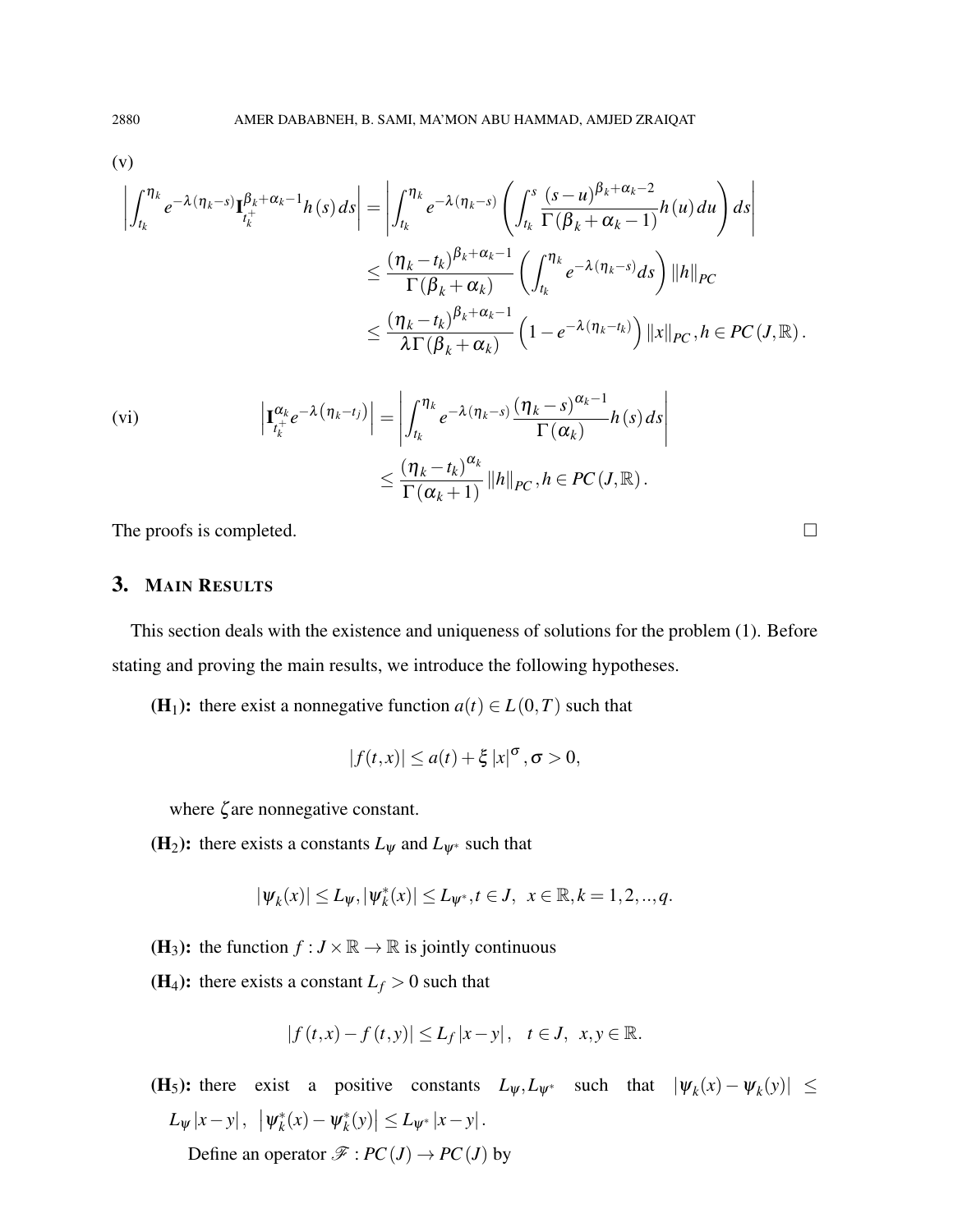$$
(20) \mathscr{F}x(t) = \int_{t_k}^{t} e^{-\lambda(t-s)} \mathbf{I}_{t_k^+}^{\beta_k - 1} f(s, x(s)) ds \n+ \sum_{j=1}^{k} e^{-\lambda(t-t_j)} \times \left[ \int_{t_{j-1}}^{t_j} e^{-\lambda(t_i - s)} \mathbf{I}_{t_{j-1}^+}^{\beta_{j-1} - 1} f(s, x(s)) ds \n- \frac{1}{\lambda} \mathbf{I}_{t_{j-1}^+}^{\beta_{j-1} - 1} f(t_j, x(t_j)) - \frac{1}{\lambda} \psi_j^*(x(t_j)) \right] \n+ \sum_{j=1}^{k} \left[ \frac{1}{\lambda} \mathbf{I}_{t_{j-1}^+}^{\beta_{j-1} - 1} f(t_j, x(t_j)) + \psi_j(x(t_j)) + \frac{1}{\lambda} \psi_j^*(x(t_j)) \right] \n+ \left( 1 - \sum_{k=0}^{q} \frac{\lambda_k (\eta_k - t_k)}{\Gamma(\alpha_k + 1)} \right)^{-1} \n\times \left\{ \sum_{k=0}^{q} \lambda_k \mathbf{I}_{t_k^+}^{\alpha_k} \int_{t_k}^{\eta_k} e^{-\lambda(\eta_k - s)} \mathbf{I}_{t_k^+}^{\beta_k - 1} f(s, x(s)) ds \n+ \sum_{k=0}^{q} \sum_{j=1}^{k} \lambda_k \mathbf{I}_{t_k^+}^{\alpha_k} e^{-\lambda(\eta_k - t_j)} \left[ \int_{t_{j-1}^-}^{t_j} e^{-\lambda(t_j - s)} \mathbf{I}_{t_{j-1}^+}^{\beta_{j-1} - 1} f(s, x(s)) ds \n- \frac{1}{\lambda} \mathbf{I}_{t_{j-1}^+}^{\beta_{j-1} - 1} f(t_j, x(t_j)) - \frac{1}{\lambda} \psi_j^*(x(t_j)) \right] \n+ \sum_{k=0}^{q} \sum_{j=1}^{k} \frac{\lambda_k (\eta_k - t_k)^{\alpha_k}}{\Gamma(\alpha_k + 1)} \left[ \frac{1}{\lambda} \mathbf{I}_{t_{j-1}^+}^{\beta_{j-1} - 1} f(t_j, x(t_j)) + \psi_j(x(t_j)) + \frac{1}{\lambda} \psi_j^*(x(t_j)) \right],
$$

For convenience, we will give some notations:

$$
\Delta = \left| 1 - \sum_{k=0}^{q} \frac{\lambda_k (\eta_k - t_k)^{\alpha_k}}{\Gamma(\alpha_k + 1)} \right|^{-1},
$$
  
\n
$$
\Lambda_1 = \sum_{j=1}^{q+1} \frac{(t_j - t_{j-1})^{\beta_{j-1} - 1}}{\lambda \Gamma(\beta_{j-1})}, \Lambda_2 = \sum_{j=1}^{q} \frac{(t_j - t_{j-1})^{\beta_{j-1} - 1}}{\lambda \Gamma(\beta_{j-1})} \Lambda_3 = \sum_{k=0}^{q} \frac{\lambda_k (\eta_k - t_k)^{\alpha_k + \beta_k - 1}}{\Gamma(\alpha_k) \Gamma(\beta_k)},
$$
  
\n
$$
\Lambda_4 = \sum_{k=0}^{q} \frac{\lambda_k (\eta_k - t_k)^{\alpha_k} (t_j - t_{j-1})^{\beta_{j-1} - 1}}{\lambda \Gamma(\alpha_k + 1) \Gamma(\beta_{j-1})}, \Lambda_5 = \sum_{k=0}^{q} \frac{\lambda_k (\eta_k - t_k)^{\alpha_k}}{\Gamma(\alpha_k + 1)},
$$
  
\n
$$
\mu(u) = \Psi \|u\| + (1 + \Delta \Lambda_5) q L_{\Psi} + \left(\frac{T}{\lambda} + \frac{1}{\lambda} + \left(\frac{1}{\lambda} + \frac{1}{\lambda}\right) \Delta \Lambda_5\right) q L_{\Psi^*}.
$$

**Theorem 3.1.** *Suppose that*  $(H_3)$ *,*  $(H_4)$  *and*  $(H_5)$  *hold.* If

$$
(21) \t\t L_{\mathscr{F}}<1
$$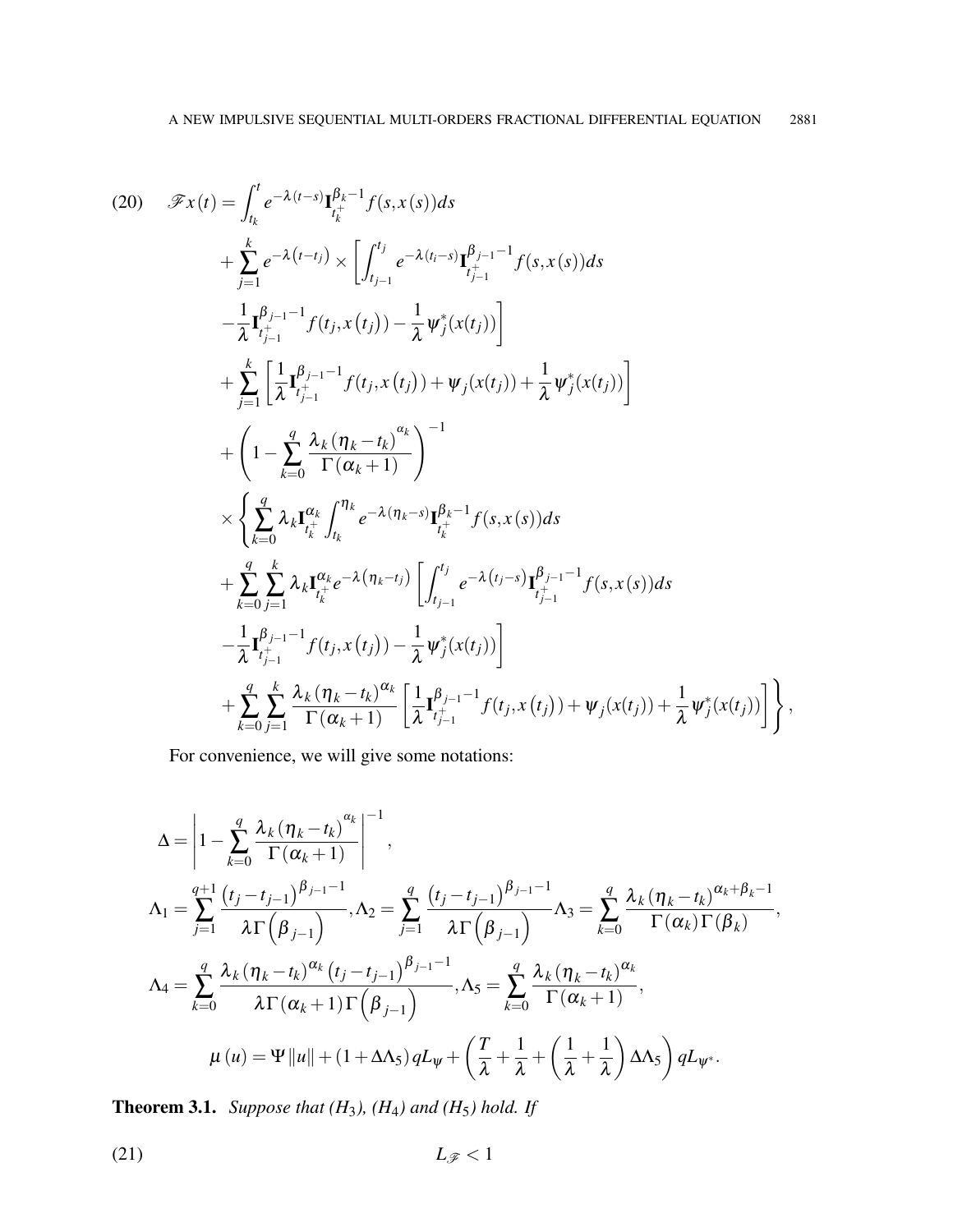*then the equation (1) has a unique solution on J.*

*Proof.* Show that  $\mathcal{F}: PC(J) \to PC(J)$  is a completely continuous operator

$$
|\mathcal{F}x(t)| \leq \int_{t_k}^{t} e^{-\lambda(t-s)} \mathbf{I}_{t_k^+}^{\beta_k-1} |f(s,x(s))| ds
$$
  
+ 
$$
\sum_{j=1}^{k} e^{-\lambda(t-t_j)} \left[ \int_{t_{j-1}}^{t_j} e^{-\lambda(t-s)} \mathbf{I}_{t_{j-1}^+}^{\beta_{j-1}-1} |f(s,x(s))| ds \right.
$$
  
+ 
$$
\left| \frac{1}{\lambda} \left| \mathbf{I}_{t_{j-1}^+}^{\beta_{j-1}-1} |f(t_j,x(t_j))| + \left| \frac{1}{\lambda} \right| \left| \psi_j^*(x(t_j)) \right| \right| \right.
$$
  
+ 
$$
\sum_{j=1}^{k} \left[ \left| \frac{1}{\lambda} \left| \mathbf{I}_{t_{j-1}^+}^{\beta_{j-1}-1} |f(t_j,x(t_j))| + \left| \psi_j(x(t_j)) \right| + \left| \frac{1}{\lambda} \right| \left| \psi_j^*(x(t_j)) \right| \right] \right.
$$
  
+ 
$$
\left| 1 - \sum_{k=0}^{q} \frac{\lambda_k (n_k - t_k)^{\alpha_k}}{\Gamma(\alpha_k + 1)} \right|^{-1}
$$
  

$$
\times \left\{ \sum_{k=0}^{q} \lambda_k \mathbf{I}_{t_k^+}^{\alpha_k} \int_{t_k}^{n_k} e^{-\lambda(n_k - s)} \mathbf{I}_{t_k^+}^{\beta_k - 1} |f(s, x(s))| ds + \sum_{k=0}^{q} \sum_{j=1}^{k} \lambda_k \mathbf{I}_{t_k^+}^{\alpha_k} e^{-\lambda(n_k - t_j)}
$$
  

$$
\times \left[ \int_{t_{j-1}}^{t_j} e^{-\lambda(t_j - s)} \mathbf{I}_{t_{j-1}^+}^{\beta_{j-1}-1} |f(s, x(s))| ds + \left| \frac{1}{\lambda} \left| \mathbf{I}_{t_{j-1}^+}^{\beta_{j-1}-1} |f(t_j, x(t_j))| + \left| \frac{1}{\lambda} \right| \left| \psi_j^*(x(t_j)) \right| \right| \right. \right.
$$
  
+ 
$$
\sum_{k=0}^{q} \sum_{j=1}^{k} \frac{\lambda_k (n_k - t_k)^{\alpha_k}}{\Gamma(\alpha_k +
$$

$$
|\mathscr{F}x(t)| \leq L_f \frac{(t-t_k)^{\beta_k-1}}{\lambda \Gamma(\beta_k)} + \sum_{j=1}^k e^{-\lambda(t-t_j)} \left[ L_f \frac{(t_j-t_{j-1})^{\beta_{j-1}-1}}{\lambda \Gamma(\beta_{j-1})} + L_f \frac{(t_j-t_{j-1})^{\beta_{j-1}-1}}{\lambda \Gamma(\beta_{j-1})} + L_{\psi^*} \frac{1}{\lambda} \right] + \sum_{j=1}^k \left[ L_f \frac{(t_j-t_{j-1})^{\beta_{j-1}-1}}{\lambda \Gamma(\beta_{j-1})} + L_{\psi^*} \frac{1}{\lambda} \right] + \Delta \left\{ L_f \sum_{k=0}^q \frac{\lambda_k (\eta_k - t_k)^{\alpha_k + \beta_k - 1}}{\Gamma(\alpha_k) \Gamma(\beta_k)} + \sum_{k=0}^q \sum_{j=1}^k \frac{\lambda_k (\eta_k - t_k)^{\alpha_k}}{\Gamma(\alpha_k + 1)} \left[ L_f \frac{(t_j - t_{j-1})^{\beta_{j-1}-1}}{\lambda \Gamma(\beta_{j-1})} + L_f \frac{(t_j - t_{j-1})^{\beta_{j-1}-1}}{\lambda \Gamma(\beta_{j-1})} + L_{\psi^*} \frac{1}{\lambda} \right] + \sum_{k=0}^q \sum_{j=1}^k \frac{\lambda_k (\eta_k - t_k)^{\alpha_k}}{\Gamma(\alpha_k + 1)} \left[ L_f \frac{(t_j - t_{j-1})^{\beta_{j-1}-1}}{\lambda \Gamma(\beta_{j-1})} + L_{\psi^*} \frac{1}{\lambda} \right],
$$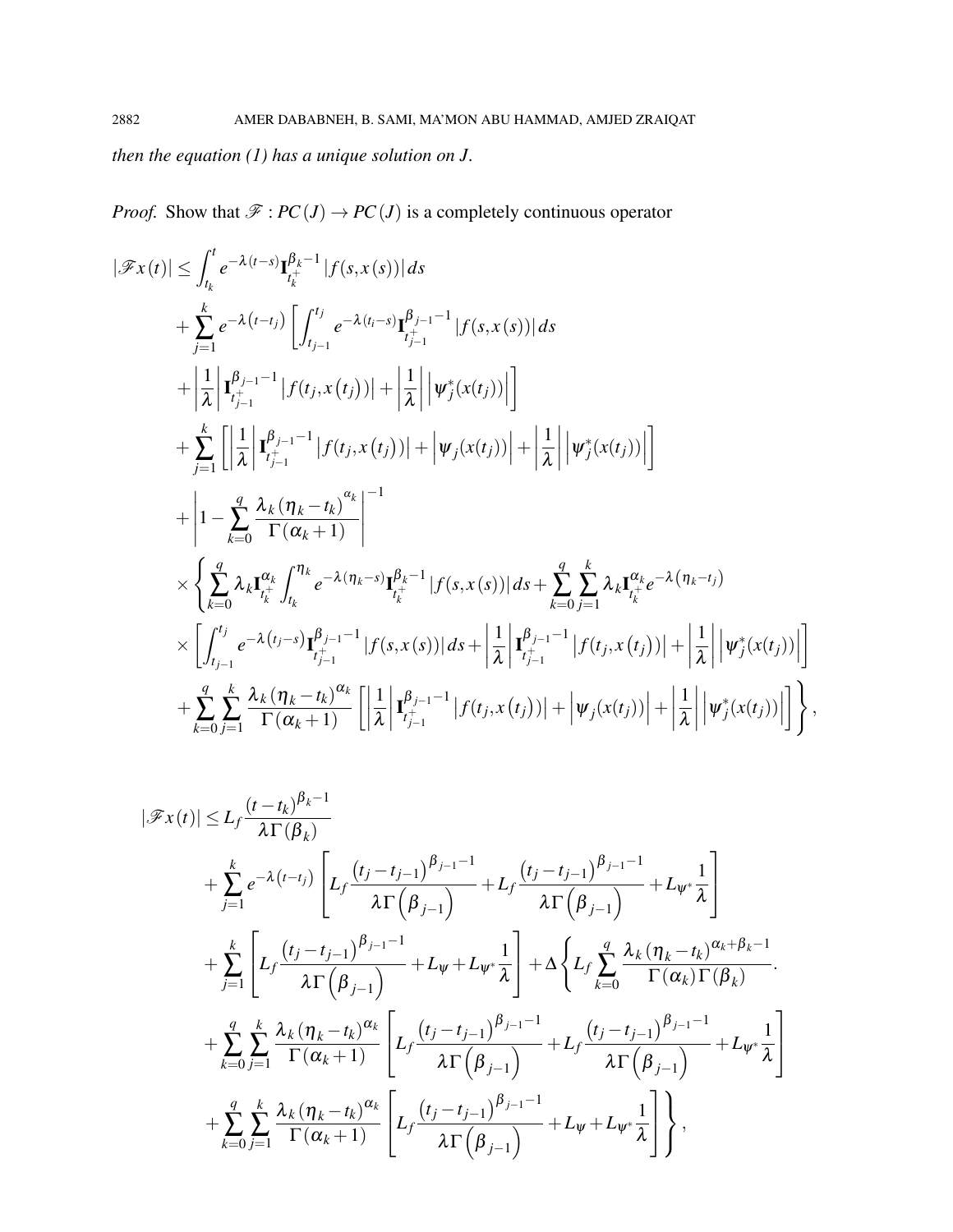$$
|\mathcal{F}x(t)| \leq L_f \frac{(t-t_k)^{\beta_k-1}}{\lambda \Gamma(\beta_k)} + L_f \sum_{j=1}^k e^{-\lambda(t-t_j)} \frac{(t_j - t_{j-1})^{\beta_{j-1}-1}}{\lambda \Gamma(\beta_{j-1})} + L_f \sum_{j=1}^k e^{-\lambda(t-t_j)} \frac{(t_j - t_{j-1})^{\beta_{j-1}-1}}{\lambda \Gamma(\beta_{j-1})} + \frac{1}{\lambda} \sum_{j=1}^k e^{-\lambda(t-t_j)} L_{\psi^*}
$$
  
+  $L_f \sum_{j=1}^k \frac{(t_j - t_{j-1})^{\beta_{j-1}-1}}{\lambda \Gamma(\beta_{j-1})} + \sum_{j=1}^k L_{\psi} + \frac{1}{\lambda} \sum_{j=1}^k L_{\psi^*} + \Delta \left\{ L_f \sum_{k=0}^q \frac{\lambda_k (\eta_k - t_k)^{\alpha_k + \beta_k - 1}}{\Gamma(\alpha_k) \Gamma(\beta_k)} \right\} + \sum_{k=0}^q \sum_{j=1}^k \frac{\lambda_k (\eta_k - t_k)^{\alpha_k}}{\Gamma(\alpha_k + 1)} \left[ \frac{(t_j - t_{j-1})^{\beta_{j-1}-1}}{\lambda \Gamma(\beta_{j-1})} L_f + L_f \frac{(t_j - t_{j-1})^{\beta_{j-1}-1}}{\lambda \Gamma(\beta_{j-1})} + \frac{1}{\lambda} \frac{\lambda_k (\eta_k - t_k)^{\alpha_k}}{\Gamma(\alpha_k + 1)} L_{\psi^*} \right] + \sum_{k=0}^q \sum_{j=1}^k \frac{\lambda_k (\eta_k - t_k)^{\alpha_k}}{\Gamma(\alpha_k + 1)} \left[ \frac{(t_j - t_{j-1})^{\beta_{j-1}-1}}{\lambda \Gamma(\beta_{j-1})} L_f + L_{\psi} + \frac{1}{\lambda} L_{\psi^*} \right] \right\},$ 

$$
|\mathscr{F}x(t)| \leq L_f \sum_{j=1}^{q+1} \frac{(t_j - t_{j-1})^{\beta_{j-1}-1}}{\lambda \Gamma(\beta_{j-1})} + TL_f \sum_{j=1}^{q} \frac{(t_j - t_{j-1})^{\beta_{j-1}-1}}{\lambda \Gamma(\beta_{j-1})} + TL_f \sum_{j=1}^{q} \frac{(t_j - t_{j-1})^{\beta_{j-1}-1}}{\lambda \Gamma(\beta_{j-1})} \n+ \frac{qT}{\lambda}L_{\psi^*} + qL_{\psi} + \frac{q}{\lambda}L_{\psi^*} + \Delta \Bigg\{L_f \sum_{k=0}^{q} \frac{\lambda_k (\eta_k - t_k)^{\alpha_k + \beta_k - 1}}{\Gamma(\alpha_k) \Gamma(\beta_k)}.
$$
\n
$$
+ L_f \sum_{k=0}^{q} \sum_{j=1}^{k} \frac{\lambda_k (\eta_k - t_k)^{\alpha_k} (t_j - t_{j-1})^{\beta_{j-1}-1}}{\lambda \Gamma(\alpha_k + 1) \Gamma(\beta_{j-1})} + L_f \sum_{k=0}^{q} \sum_{j=1}^{k} \frac{\lambda_k (\eta_k - t_k)^{\alpha_k} (t_j - t_{j-1})^{\beta_{j-1}-1}}{\lambda \Gamma(\alpha_k + 1) \Gamma(\beta_{j-1})} \n+ \frac{1}{\lambda} \sum_{k=0}^{q} \sum_{j=1}^{k} \frac{\lambda_k (\eta_k - t_k)^{\alpha_k}}{\Gamma(\alpha_k + 1)} L_{\psi^*} + L_f \sum_{k=0}^{q} \sum_{j=1}^{k} \frac{\lambda_k (\eta_k - t_k)^{\alpha_k} (t_j - t_{j-1})^{\beta_{j-1}-1}}{\lambda \Gamma(\alpha_k + 1) \Gamma(\beta_{j-1})} \n+ \sum_{k=0}^{q} \sum_{j=1}^{k} \frac{\lambda_k (\eta_k - t_k)^{\alpha_k}}{\Gamma(\alpha_k + 1)} L_{\psi^*} + L_f \sum_{k=0}^{q} \sum_{j=1}^{k} \frac{\lambda_k (\eta_k - t_k)^{\alpha_k}}{\lambda \Gamma(\alpha_k + 1)} L_{\psi^*} \Bigg\},
$$
\n
$$
\leq L_f \left\{ (1+q) \Lambda_1 + qT\Lambda_2 + qT\Lambda_2 \right\} + \frac{qT}{\lambda} L_{\psi^*} + qL_{\psi} + \frac
$$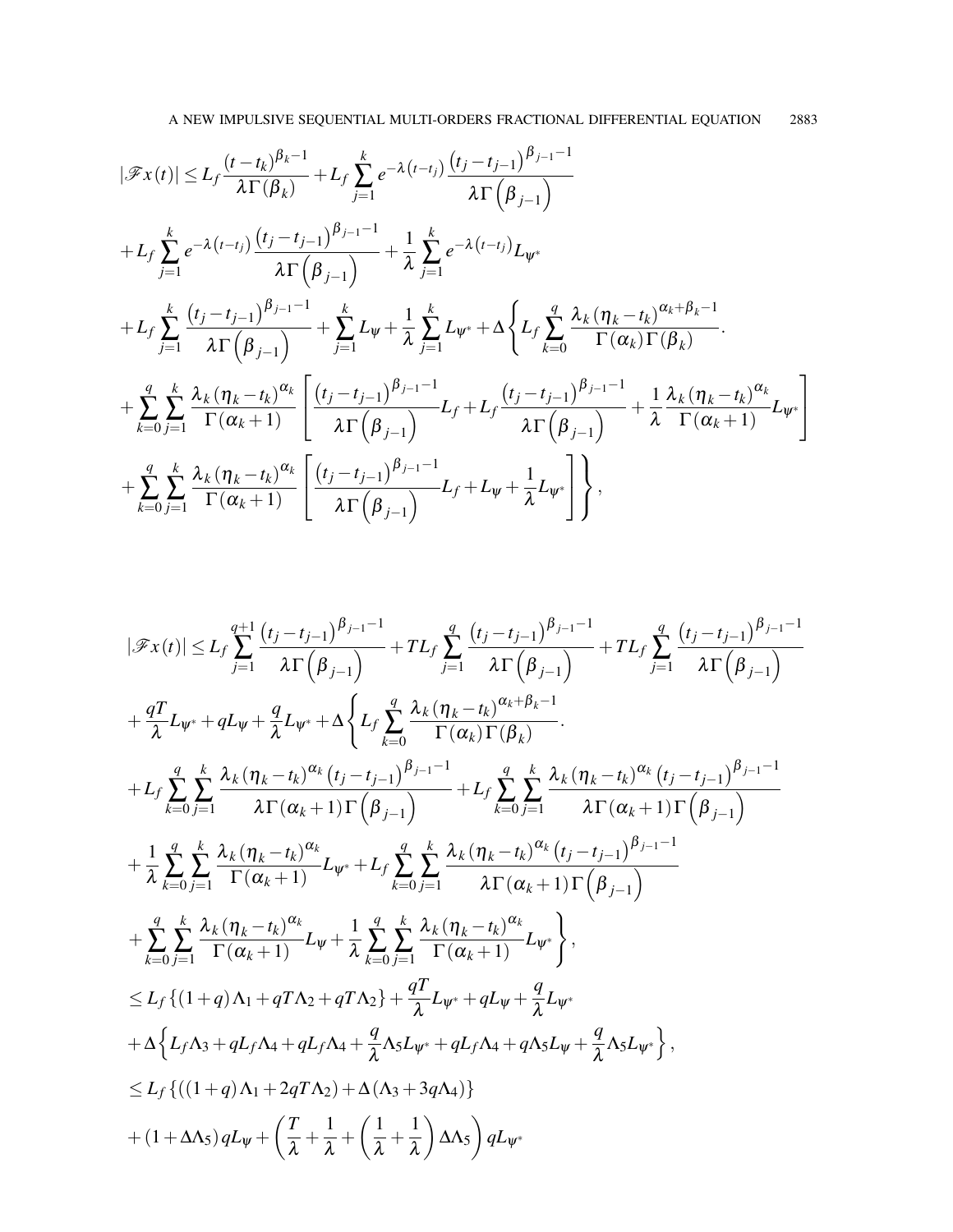which implies

$$
|\mathscr{F}x(t)| \leq \Psi L_f + (1 + \Delta \Lambda_5) q L_{\Psi} + \left(\frac{T}{\lambda} + \frac{1}{\lambda} + \left(\frac{1}{\lambda} + \frac{1}{\lambda}\right) \Delta \Lambda_5\right) q L_{\Psi^*}.
$$

which implies that  $\mathscr{F}x \in B$ . Thus  $\mathscr{F}B \subset B$ . On the other hand, for any  $t \in J_k$ ,  $0 \le k \le q$ , we have

$$
\left| (\mathscr{F}x)'(t) \right| \leq \lambda \int_{t_k}^{t} e^{-\lambda(t-s)} \mathbf{I}_{t_k^{+}}^{\beta_k - 1} |f(s, x(s))| ds + \int_{t_k}^{t} \frac{(t-s)^{\beta_k - 2}}{\Gamma(\beta_k - 1)} |f(s, x(s))| ds \n+ \sum_{j=1}^{k} \left[ \int_{t_{j-1}}^{t_j} e^{-\lambda(t_j - s)} \mathbf{I}_{t_{j-1}^{+}}^{\beta_{j-1} - 1} |f(s, x(s))| ds \n+ \frac{1}{\lambda} \int_{t_{j-1}}^{t_j} \frac{(t_j - s)^{\beta_{j-1} - 2}}{\Gamma(\beta_{j-1} - 1)} |f(s, x(s))| ds + \left| \frac{1}{\lambda} \psi_j^*(x(t_j)) \right| \right], \n\leq \lambda L_f \int_{t_k}^{t} e^{-\lambda(t-s)} \mathbf{I}_{t_k^{+}}^{\beta_k - 1} ds + L_f \int_{t_k}^{t} \frac{(t - s)^{\beta_k - 2}}{\Gamma(\beta_k - 1)} ds \n+ \sum_{j=1}^{q} \left[ L_f \int_{t_{j-1}}^{t_j} e^{-\lambda(t_j - s)} \mathbf{I}_{t_{j-1}^{+}}^{\beta_{j-1} - 1} ds + L_f \frac{1}{\lambda} \int_{t_{j-1}}^{t_j} \frac{(t_j - s)^{\beta_{j-1} - 2}}{\Gamma(\beta_{j-1} - 1)} ds + \frac{1}{\lambda} L_{\psi^*} \right], \n\leq L_f \left[ \frac{(t - t_k)^{\beta_k - 1}}{\Gamma(\beta_k)} \left( \left( 1 - e^{-\lambda(t - t_k)} \right) + 1 \right) \right] \n+ \frac{q}{\lambda} \left[ L_f \left[ \frac{(t_j - t_{j-1})^{\beta_{j-1} - 1}}{\Gamma(\beta_k)} \left( \left( 1 - e^{-\lambda(t_j - t_{j-1})} \right) + 1 \right) \right] + L_{\psi^*} \right] \n= \mathscr{L}.
$$

Hence, for  $\tau_1, \tau_2 \in J_k$  with  $\tau_1 \leq \tau_2$  and  $0 \leq k \leq q$ , we have

$$
|(\mathscr{F}x)(\tau_2)-(\mathscr{F}x)(\tau_1)|\leq \int_{\tau_1}^{\tau_2}|(\mathscr{F}x)'(s)|ds\leq \mathscr{L}(\tau_2-\tau_1).
$$

This implies that  $\mathscr{F}x$  is equicontinuous on all  $J_k$ ,  $k = 0, 1, ..., q$ . Consequently, Arzela-Ascoli theorem ensures the operator  $\mathscr{F}: PC(J, \mathbb{R}) \to PC(J, \mathbb{R})$  is a completely continuous operator. Next show that the operator  $\mathscr F$  maps *B* into *B*. For that, let us choose  $R \ge \max\left\{2\mu, (2L_{\sigma})^{\frac{1}{1-\sigma}}\right\}$ and define a ball  $B = \{x \in PC(J, \mathbb{R}) : ||x|| \le R\}$ . For any  $x \in B$ , by the conditions  $(H_1)$  and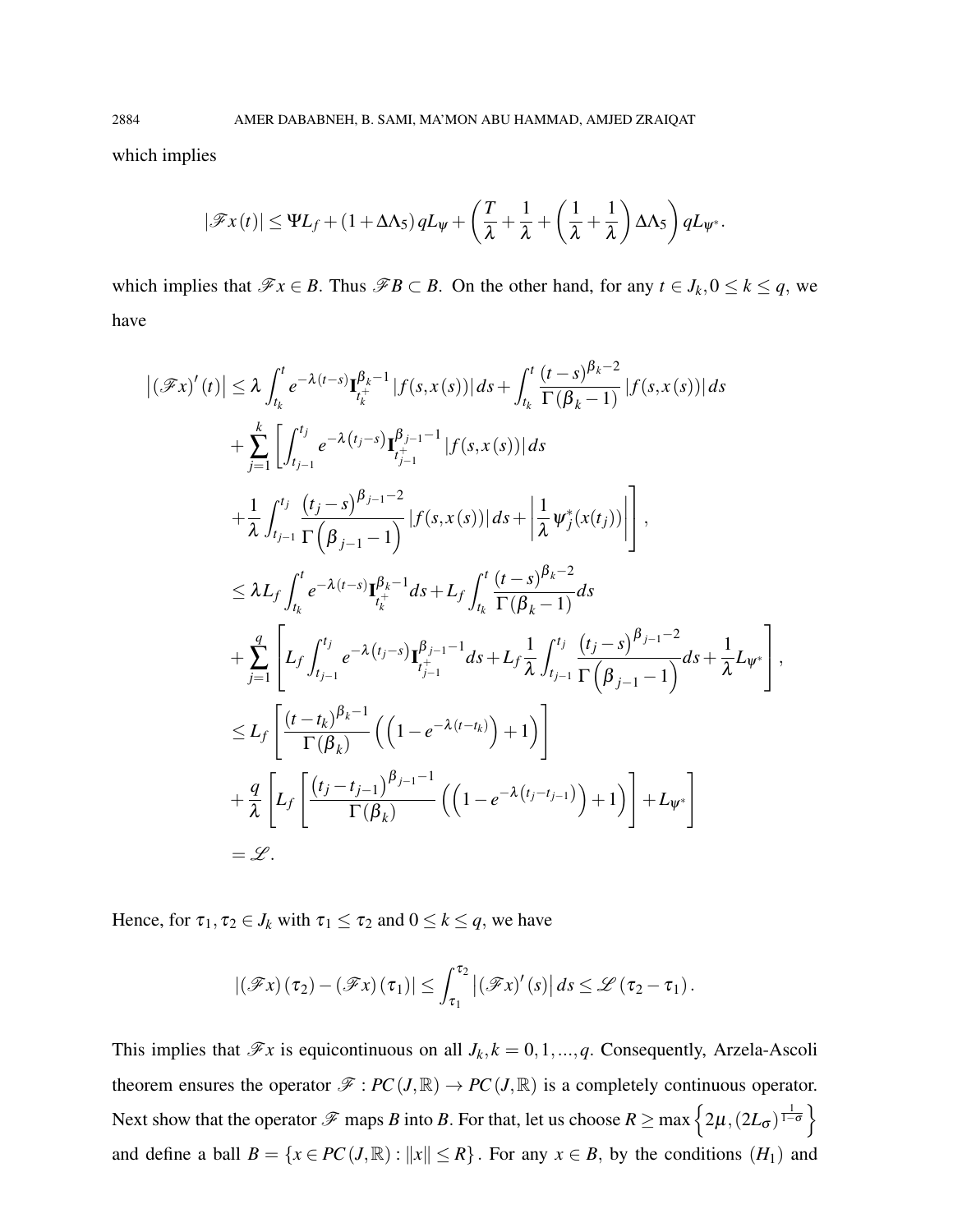$(H_2)$ , we have

$$
|\mathscr{F}x(t)| \leq \int_{t_k}^{t} e^{-\lambda(t-s)} \mathbf{I}_{t_k}^{\beta_k-1} [a(s) + \xi |x(s)|^{\sigma}] ds + \sum_{j=1}^{k} e^{-\lambda(t-t_j)} \left[ \int_{t_{j-1}}^{t_j} e^{-\lambda(t_j-s)} \mathbf{I}_{t_{j-1}}^{\beta_{j-1}-1} [a(s) + \xi |x(s)|^{\sigma}] ds + \left| \frac{1}{\lambda} \left| \mathbf{I}_{t_{j-1}}^{\beta_{j-1}-1} [a(t_j) + \xi |x(t_j)|^{\sigma}] + \left| \frac{1}{\lambda} \right| \left| \psi_j^*(x(t_j)) \right| \right| \right] + \sum_{j=1}^{k} \left[ \left| \frac{1}{\lambda} \left| \mathbf{I}_{t_{j-1}}^{\beta_{j-1}-1} [a(t_j) + \xi |x(t_j)|^{\sigma}] + \left| \psi_j(x(t_j)) \right| + \left| \frac{1}{\lambda} \right| \left| \psi_j^*(x(t_j)) \right| \right] \right] + \left| 1 - \sum_{k=0}^{q} \frac{\lambda_k (\eta_k - t_k)^{\alpha_k}}{\Gamma(\alpha_k + 1)} \right|^{-1} \times \left\{ \sum_{k=0}^{q} \lambda_k \mathbf{I}_{t_k}^{\alpha_k} \int_{t_k}^{\eta_k} e^{-\lambda(\eta_k - s)} \mathbf{I}_{t_k}^{\beta_k - 1} [a(s) + \xi |x(s)|^{\sigma}] ds + \sum_{k=0}^{q} \sum_{j=1}^{k} \lambda_k \mathbf{I}_{t_k}^{\alpha_k} e^{-\lambda(\eta_k - t_j)} [ \int_{t_{j-1}}^{t_j} e^{-\lambda(t_j - s)} \mathbf{I}_{t_{j-1}}^{\beta_{j-1}-1} [a(s) + \xi |x(s)|^{\sigma}] ds + \left| \frac{1}{\lambda} \left| \mathbf{I}_{t_{j-1}}^{\beta_{j-1}-1} [a(t_j) + \xi |x(t_j)|^{\sigma}] + \left| \frac{1}{\lambda} \right| \left| \psi_j^*(x(t_j)) \right| \right| \right] + \sum_{k=0}^{q} \sum_{j=1}^{k} \frac{\lambda_k(\eta_k - t_k)^{\alpha_k}}{\Gamma(\alpha_k + 1)} [ \left| \frac{1}{\lambda} \left| \
$$

$$
|\mathcal{F}x(t)| \leq [||a|| + \xi ||x||^{\sigma}] \frac{(t-t_k)^{\beta_k-1}}{\lambda \Gamma(\beta_k)} + \sum_{j=1}^{k} e^{-\lambda(t-t_j)} \times \left[ [||a|| + \xi ||x||^{\sigma}] \frac{(t_j - t_{j-1})^{\beta_{j-1}-1}}{\lambda \Gamma(\beta_{j-1})} + [||a|| + \xi ||x||^{\sigma}] \frac{(t_j - t_{j-1})^{\beta_{j-1}-1}}{\lambda \Gamma(\beta_{j-1})} + \frac{1}{\lambda} L_{\psi^*} \right] + \sum_{j=1}^{k} \left[ [||a|| + \xi ||x||^{\sigma}] \frac{(t_j - t_{j-1})^{\beta_{j-1}-1}}{\lambda \Gamma(\beta_{j-1})} + L_{\psi} + \frac{1}{\lambda} L_{\psi^*} \right] + \Delta \left\{ [||a|| + \xi ||x||^{\sigma}] \sum_{k=0}^{q} \frac{\lambda_k (\eta_k - t_k)^{\alpha_k + \beta_k - 1}}{\Gamma(\alpha_k) \Gamma(\beta_k)} + \sum_{k=0}^{q} \sum_{j=1}^{k} \frac{\lambda_k (\eta_k - t_k)^{\alpha_k}}{\Gamma(\alpha_k + 1)} \times \left[ [||a|| + \xi ||x||^{\sigma}] \frac{(t_j - t_{j-1})^{\beta_{j-1}-1}}{\lambda \Gamma(\beta_{j-1})} + [||a|| + \xi ||x||^{\sigma}] \frac{(t_j - t_{j-1})^{\beta_{j-1}-1}}{\lambda \Gamma(\beta_{j-1})} + \frac{1}{\lambda} L_{\psi^*} \right] + \sum_{k=0}^{q} \sum_{j=1}^{k} \frac{\lambda_k (\eta_k - t_k)^{\alpha_k}}{\Gamma(\alpha_k + 1)} \left[ [||a|| + \xi ||x||^{\sigma}] \frac{(t_j - t_{j-1})^{\beta_{j-1}-1}}{\lambda \Gamma(\beta_{j-1})} + L_{\psi} + \frac{1}{\lambda} L_{\psi^*} \right] \right\},
$$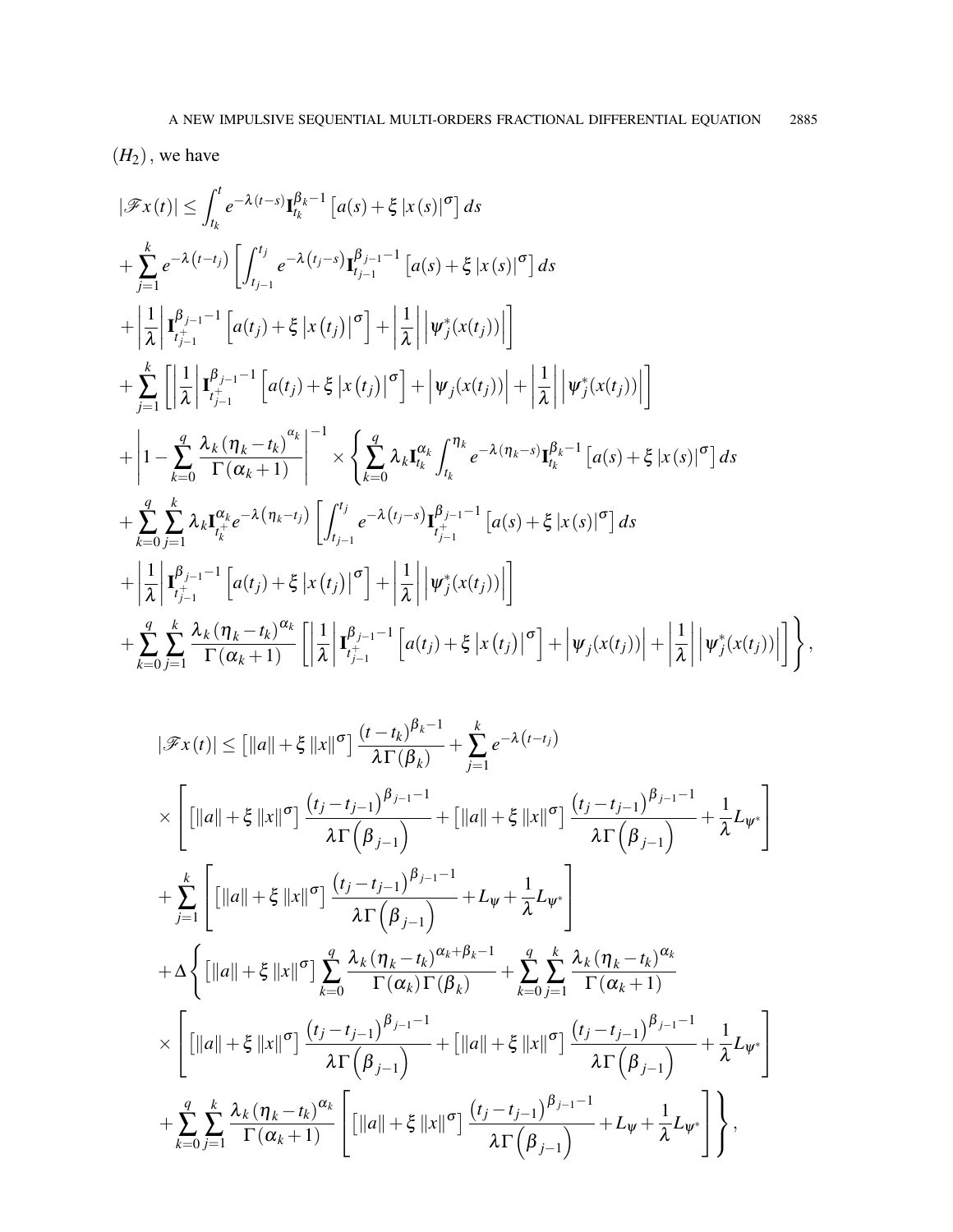$$
\leq \Psi \|a\| + (1 + \Delta \Lambda_5) q L_{\Psi} + \left(\frac{T}{\lambda} + \frac{1}{\lambda} + \left(\frac{1}{\lambda} + \frac{1}{\lambda}\right) \Delta \Lambda_5\right) q L_{\Psi^*} + \Psi \xi \|x\|^{\sigma}.
$$
  

$$
\leq \mu (a) + \Psi \xi \|x\|^{\sigma}.
$$

Thus,

$$
|\mathscr{F}x(t)| \leq \mu(a) + \Psi\xi \|x\|^{\sigma} \leq \frac{R}{2} + \frac{R}{2} = R.
$$

This implies  $\mathcal{F}: B \to B$ . Hence, we conclude that  $\mathcal{F}: B \to B$  is completely continuous. it is follows from the Schauder fixed point theorem that the operator  $\mathscr F$  has at least one fixed point. That is problem (1) has at least one solution in *B*.

**Theorem 3.2.** Assume that there exist a nonnegative function  $W \in C(J, \mathbb{R}^+)$ )and nonnegative *constants M*,*Z such that*

$$
|f(t,x)-f(t,y)|\leq W(t)|x-y|, \quad t\in J, \ \ x,y\in\mathbb{R},
$$

$$
|\psi_k(x) - \psi_k(y)| \le M|x - y|, \ |\psi_k^*(x) - \psi_k^*(y)| \le Z|x - y|,
$$

*for*  $t \in J$ ,  $x, y \in \mathbb{R}$  and  $k = 1, 2, \ldots, q$ . *furthermore, the assumption*  $\mu(W) < 1$  *holds. then the equation (1) has a unique solution on J.*

*Proof.* For  $x, y \in B$  and for each  $t \in J$ , we have

$$
\begin{split} |(\mathscr{F}x)(t) - (\mathscr{F}y)(t)| &\leq \int_{t_k}^t e^{-\lambda(t-s)} \mathbf{I}_{t_k}^{\beta_k - 1} |f(s, x(s)) - f(s, y(s))| \, ds \\ &+ \sum_{j=1}^k e^{-\lambda(t-t_j)} \left[ \int_{t_{j-1}}^{t_j} e^{-\lambda(t_j - s)} \mathbf{I}_{t_{j-1}}^{\beta_{j-1} - 1} |f(s, x(s)) - f(s, y(s))| \, ds \right. \\ &\quad + \left| \frac{1}{\lambda} \left| \mathbf{I}_{t_{j-1}}^{\beta_{j-1} - 1} |f(t_j, x(t_j)) - f(t_j, y(t_j))| + \left| \frac{1}{\lambda} \right| \left| \psi_j^*(x(t_j)) - \psi_j^*(y(t_j)) \right| \right| \right. \\ &\quad + \sum_{j=1}^k \left[ \left| \frac{1}{\lambda} \left| \mathbf{I}_{t_{j-1}}^{\beta_{j-1} - 1} |f(t_j, x(t_j)) - f(t_j, y(t_j))| + \left| \psi_j(x(t_j)) - \psi_j(y(t_j)) \right| \right. \right. \\ &\quad + \left| \frac{1}{\lambda} \right| \left| \psi_j^*(x(t_j)) - \psi_j^*(y(t_j))| \right] \end{split}
$$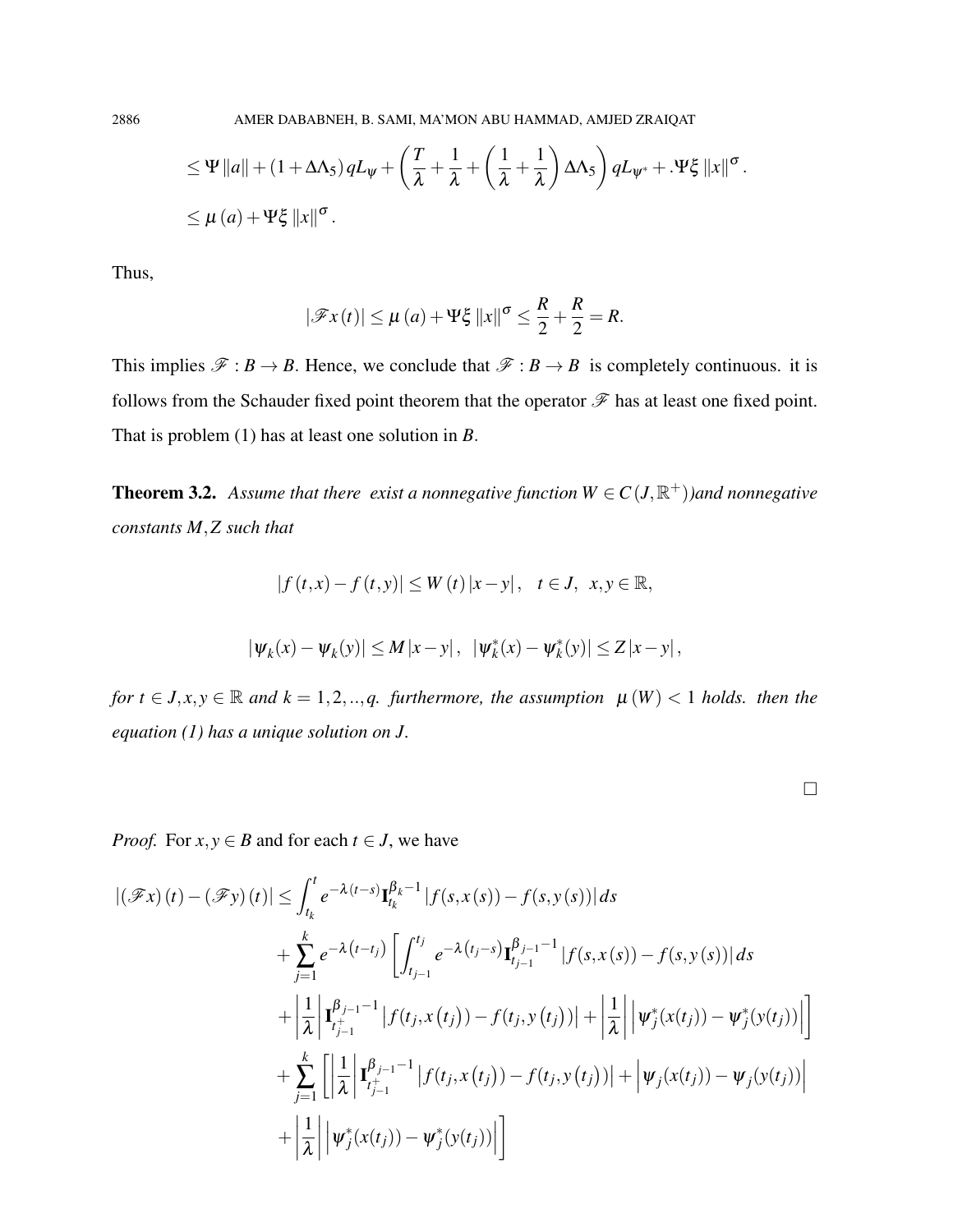$$
+\left|1-\sum_{k=0}^{q}\frac{\lambda_{k}(\eta_{k}-t_{k})^{\alpha_{k}}}{\Gamma(\alpha_{k}+1)}\right|^{-1}\left\{\sum_{k=0}^{q}\lambda_{k}\mathbf{I}_{t_{k}}^{\alpha_{k}}\int_{t_{k}}^{\eta_{k}}e^{-\lambda(\eta_{k}-s)}\mathbf{I}_{t_{k}}^{\beta_{k}-1}|f(s,x(s))-f(s,y(s))|ds\n+\sum_{k=0}^{q}\sum_{j=1}^{k}\lambda_{k}\mathbf{I}_{t_{k}}^{\alpha_{k}}e^{-\lambda(\eta_{k}-t_{j})}\left[\int_{t_{j-1}}^{t_{j}}e^{-\lambda(t_{j}-s)}\mathbf{I}_{t_{j-1}}^{\beta_{j-1}-1}|f(s,x(s))-f(s,y(s))|ds\right] \n+\left|\frac{1}{\lambda}\left|\mathbf{I}_{t_{j-1}}^{\beta_{j-1}-1}|f(t_{j},x(t_{j}))-f(t_{j},y(t_{j}))|+\left|\frac{1}{\lambda}\right|\left|\psi_{j}^{*}(x(t_{j}))- \psi_{j}^{*}(y(t_{j}))\right|\right|\right] \n+\sum_{k=0}^{q}\sum_{j=1}^{k}\frac{\lambda_{k}(\eta_{k}-t_{k})^{\alpha_{k}}}{\Gamma(\alpha_{k}+1)}\left[\left|\frac{1}{\lambda}\left|\mathbf{I}_{t_{j-1}}^{\beta_{j-1}-1}|f(t_{j},x(t_{j}))-f(t_{j},y(t_{j}))|-\right|\right|\n+\left|\psi_{j}(x(t_{j}))- \psi_{j}(y(t_{j}))\right|+\left|\frac{1}{\lambda}\right|\left|\psi_{j}^{*}(x(t_{j}))- \psi_{j}^{*}(y(t_{j}))\right|\right]\right\},\n\leq \left\{\Psi\|W\| + (1+\Delta\Lambda_{5})qL_{\Psi}+\left(\frac{T}{\lambda}+\frac{1}{\lambda}+\left(\frac{1}{\lambda}+\frac{1}{\lambda}\right)\Delta\Lambda_{5}\right)qL_{\Psi^{*}}\right\}\|x-y\|.\n=\mu(W)\|x-y\|.
$$

As  $\mu(W) \leq 1$ , we have  $|(\mathcal{F}x)(t) - (\mathcal{F}y)(t)| < ||x - y||$ . Therefore,  $\mathcal F$  is a contraction mapping on  $PC(J, \mathbb{R})$  due to condition (21). By applying the well-known Banach's contraction mapping we see that the operator  $\mathscr F$  has a unique fixed point on  $PC(J,\mathbb R)$ . Therefore, the problem (1) has a unique solution. This completes the proof.

**Example (1)** consider the impulsive sequential fractional deferential equation  $\Box$ 

(22)  
\n
$$
({}^{c}D_{t_{k}^{+}}^{\beta_{k}} + \lambda^{c}D_{t_{k}^{+}}^{\beta_{k}-1})x(t) = \frac{e^{t}\sin\left[3x(t) + e^{\left(\frac{1}{2}\right)x(t)}\right]}{2 + x^{4}(t)} + \frac{\cos(2t+5)}{\sqrt{3 + x^{2}(t)}}|x(t)|^{\sigma},
$$
\n
$$
0 < t \le 1, t \neq \frac{3}{4}, k = 0, 1, ..., q;
$$
\n
$$
\Delta x(\frac{3}{4}) = 11\sin^{2}x\left(\frac{1}{4}\right), \Delta x'(\frac{3}{4}) = \frac{|x(\frac{3}{4})|}{2(1 + |x(\frac{3}{4})|)},
$$
\n
$$
x(0) = \sum_{k=0}^{1} \lambda_{k}I_{t_{k}^{+}}^{\alpha_{k}}x(\eta_{k}) + \frac{1}{2}, x'(0) = 0.
$$

 $t\in[0,1],$  let  $\boldsymbol{\beta}_0=\frac{5}{4}$  $\frac{5}{4}, \beta_1 = 1, \beta = \frac{8}{5}$  $\frac{8}{5}, \alpha_0 = \frac{1}{2}$  $\frac{1}{2}, \alpha_1 = \frac{5}{3}$  $\frac{5}{3}$ ,  $\lambda_0 = \frac{2}{5}$  $\frac{2}{5}, \lambda_1 = \frac{3}{7}$  $\frac{3}{7}, \eta_1 = \frac{1}{2}$  $\frac{1}{2}, \eta_2 = \frac{4}{5}$  $\frac{4}{5}$ . Observe that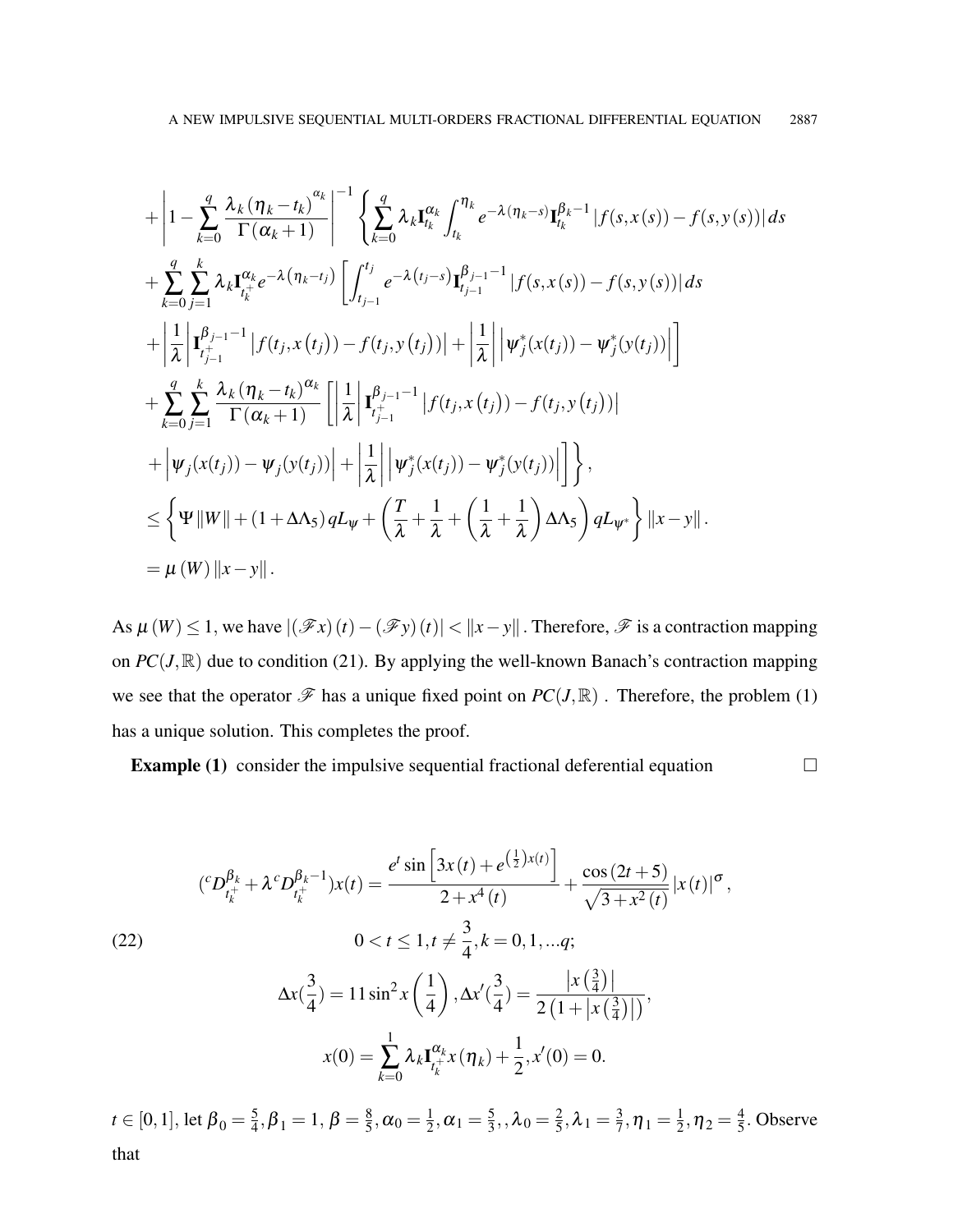$$
|(t, x, y)| = \left| \frac{e^t \sin \left[ 3x(t) + e^{\left( \frac{1}{2} \right) x(t)} \right]}{2 + x^4(t)} + \frac{\cos (2t + 5)}{\sqrt{3 + x^2(t)}} |x(t)|^{\sigma} \right|
$$
  

$$
\leq \frac{e^t}{2} + \frac{1}{\sqrt{3}} |x| \sigma.
$$

Clearly,  $a(t) = \frac{e^t}{2}$  $\frac{e^t}{2}, \xi = \frac{1}{\sqrt{2}}$  $\frac{1}{3}$ ,  $L_{\psi} = 11$ ,  $L_{\psi^*} = \frac{1}{2}$  $\frac{1}{2}$ , and the conditions of Theorem 4 hold. Thus, by Theorem, the impulsive sequential multi-orders fractional boundary value problem (22) has at least one solution.

Example (2) consider the impulsive sequential fractional deferential equation

$$
\left({}^{c}D_{t_{k}^{+}}^{\beta_{k}} + \lambda^{c}D_{t_{k}^{+}}^{\beta_{k}-1}\right)x(t) = \frac{e^{t}\sin\left[2x(t) + e^{\left(\frac{1}{2}\right)x(t)}\right]}{2+x^{4}(t)} + \left[\left(\frac{\cos\left(2t+5\right)}{\sqrt{1+x^{2}(t)}} * \frac{\arctan^{2}x(t)}{\sqrt{2+x(t)}}\right)|x(t)|^{\sigma}\right],
$$
\n(22)\n
$$
0 < t \le 1, t \neq \frac{1}{3}, k = 0, 1, \dots q;
$$
\n
$$
\Delta x\left(\frac{1}{3}\right) = 11\sin^{2}x\left(\frac{1}{3}\right), \Delta x'\left(\frac{1}{3}\right) = \frac{\left|x\left(\frac{1}{3}\right)\right|}{2\left(1+\left|x\left(\frac{1}{3}\right)\right|\right)},
$$
\n
$$
x(0) = \sum_{k=0}^{1} \lambda_{k} \mathbf{I}_{t_{k}^{+}}^{\alpha_{k}} x(\eta_{k}) + \frac{1}{2}, x'(0) = 0.
$$
\n
$$
t \in [0, 1], \text{ let } \beta = \frac{3}{5}, \beta = 1, \beta = 6, \gamma = 1, \gamma = 2, 2, 1, 1, 2, 3, \gamma = 1, \gamma = 4
$$

 $t\in[0,1],$  let  $\boldsymbol{\beta}_0=\frac{3}{4}$  $\frac{3}{4}, \beta_1 = 1, \beta = \frac{6}{5}$  $\frac{6}{5}$ ,  $\alpha_0 = \frac{1}{2}$  $\frac{1}{2}, \alpha_1 = \frac{2}{3}$  $\frac{2}{3}$ ,, $\lambda_0 = \frac{1}{5}$  $\frac{1}{5}, \lambda_1 = \frac{3}{5}$  $\frac{3}{5}$ ,  $\eta_1 = \frac{1}{2}$  $\frac{1}{2}, \eta_2 = \frac{4}{5}$  $\frac{4}{5}$ .

Observe that

$$
\begin{array}{rcl} \left| (t,x,y) \right| & = & \frac{e^t \sin \left[ 2x(t) \right]}{2 + x^2(t)} + \left[ \left( \frac{\cos \left( 2t + 4 \right)}{\sqrt{1 + x(t)}} \ast \frac{\arctan^2 x(t)}{\sqrt{2 + x(t)}} \right) \left| x(t) \right|^\sigma \right] \\ & \leq & \frac{e^t}{2} + \frac{4}{\sqrt{3}} \left| x \right| \sigma. \end{array}
$$

### **CONCLUSION**

In this paper discussed a new impulsive sequential multi-orders fractional differential equation with boundary condition. The existence and uniqueness result are obtaind for a nonlinear proplem with fractionL integral boundary condition applying standard fixed point theorems. So the present work is a useful contribution to the existing literature on the topic.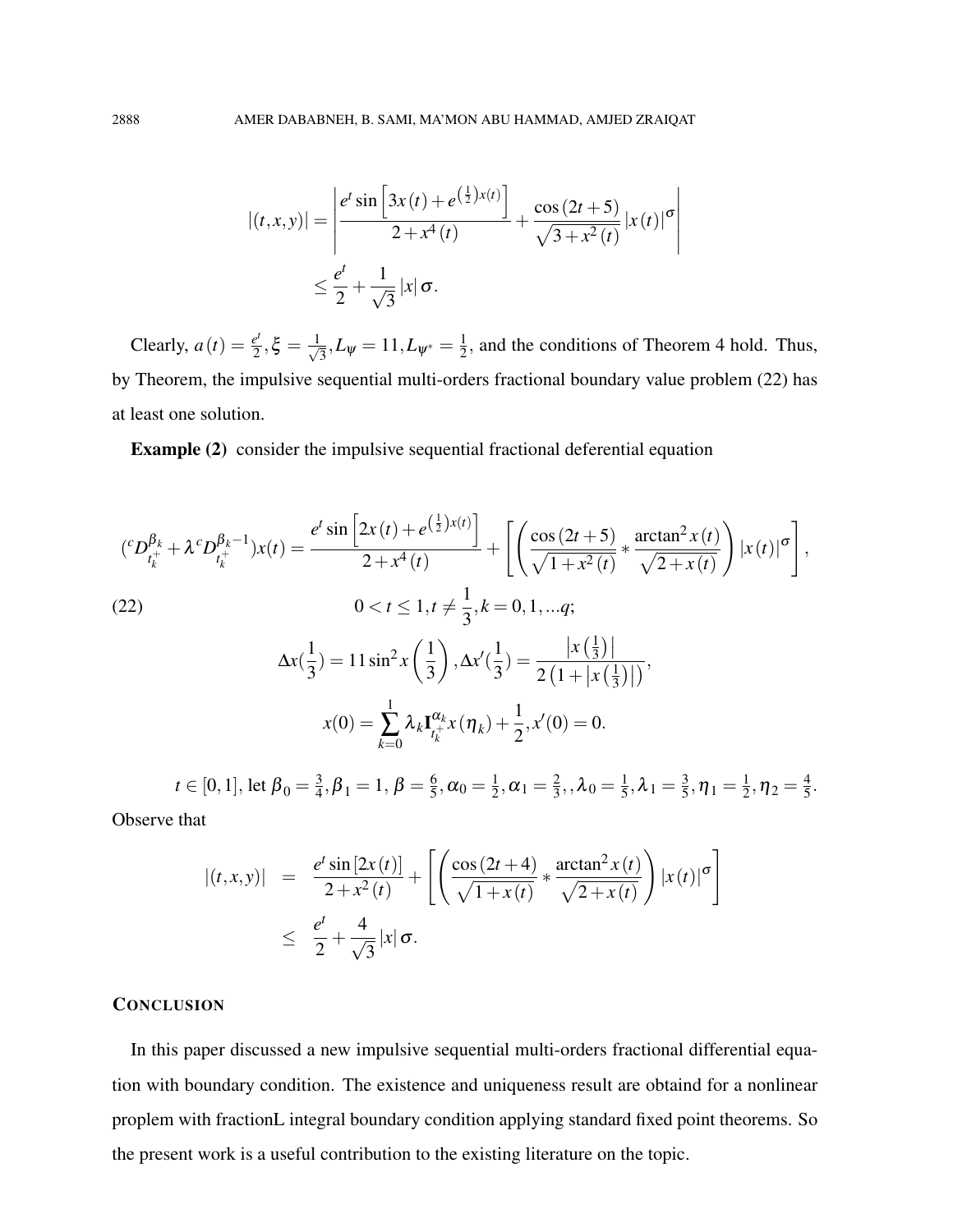#### CONFLICT OF INTERESTS

The author(s) declare that there is no conflict of interests.

## **REFERENCES**

- [1] A.A. Kilbas, H.M. Srivastava, J.J. Trujillo, Theory and Applications of Fractional Differential Equations. North-Holland Mathematics Studies, vol. 204. Elsevier, Amsterdam, 2006.
- [2] V. Lakshmikantham, S. Leela, D.J. Vasundhara, Theory of Fractional Dynamic Systems, Cambridge Scientific Publisher, Cambridge, 2009.
- [3] J. Sabatier, O.P. Agrawal, J.A.T. Machado, Advances in Fractional Calculus: Theoretical Developments and Applications in Physics and Engineering. Springer, Dordrecht; 2007.
- [4] D. Baleanu, K. Diethelm, E. Scalas, J.J. Trujillo, Fractional Calculus Models and Numerical Methods, Series on Complexity, Nonlinearity and Chaos, World Scientific, Singapore, 2012.
- [5] E. Dinc, D. Baleanu, Fractional wavelet transform for the quantitative spectral resolution of the composite signals of the active compounds in a two-component mixture, Comput. Math. Appl. 59 (2010) 1701–1708.
- [6] G. Wang, S. Liu, D. Baleanu, L. Zhang, A New Impulsive Multi-Orders Fractional Differential Equation Involving Multipoint Fractional Integral Boundary Conditions, Abstr. Appl. Anal. 2014 (2014), 932747.
- [7] B. Ahmad, S. Sivasundaram, Existence results for nonlinear impulsive hybrid boundary value problems involving fractional differential equations, Nonlinear Anal., Hybrid Syst. 3 (2009), 251–258.
- [8] A. Debbouche, D. Baleanu, Controllability of fractional evolution nonlocal impulsive quasilinear delay integro-differential systems, Comput. Math. Appl. 62 (2011), 1442–1450.
- [9] Y. Tian, Z. Bai, Existence results for the three-point impulsive boundary value problem involving fractional differential equations, Comput. Math. Appl. 59 (2010), 2601–2609.
- [10] G.M. Mophou, Existence and uniqueness of mild solutions to impulsive fractional differential equations, Nonlinear Anal., Theory Meth. Appl. 72 (2010), 1604–1615.
- [11] C. Bai, Impulsive periodic boundary value problems for fractional differential equation involving Riemann–Liouville sequential fractional derivative, J. Math. Anal. Appl. 384 (2011), 211–231.
- [12] L. Zhang, G. Wang, G. Song, Existence of Solutions for Nonlinear Impulsive Fractional Differential Equations of Order  $\alpha \in (2,3]$  with Nonlocal Boundary Conditions, Abstr. Appl. Anal. 2012 (2012), 717235.
- [13] L. Zhang and G. Wang, Existence of solutions for nonlinear fractional differential equations with impulses and anti-periodic boundary conditions, Electron. J. Qual. Theory Differ. Equ. 2011 (2011), 7.
- $[14]$  Z. Liu, L. Lu, I. Szántó, Existence of solutions for fractional impulsive differential equations with p-Laplacian operator, Acta Math. Hung. 141 (2013), 203–219.